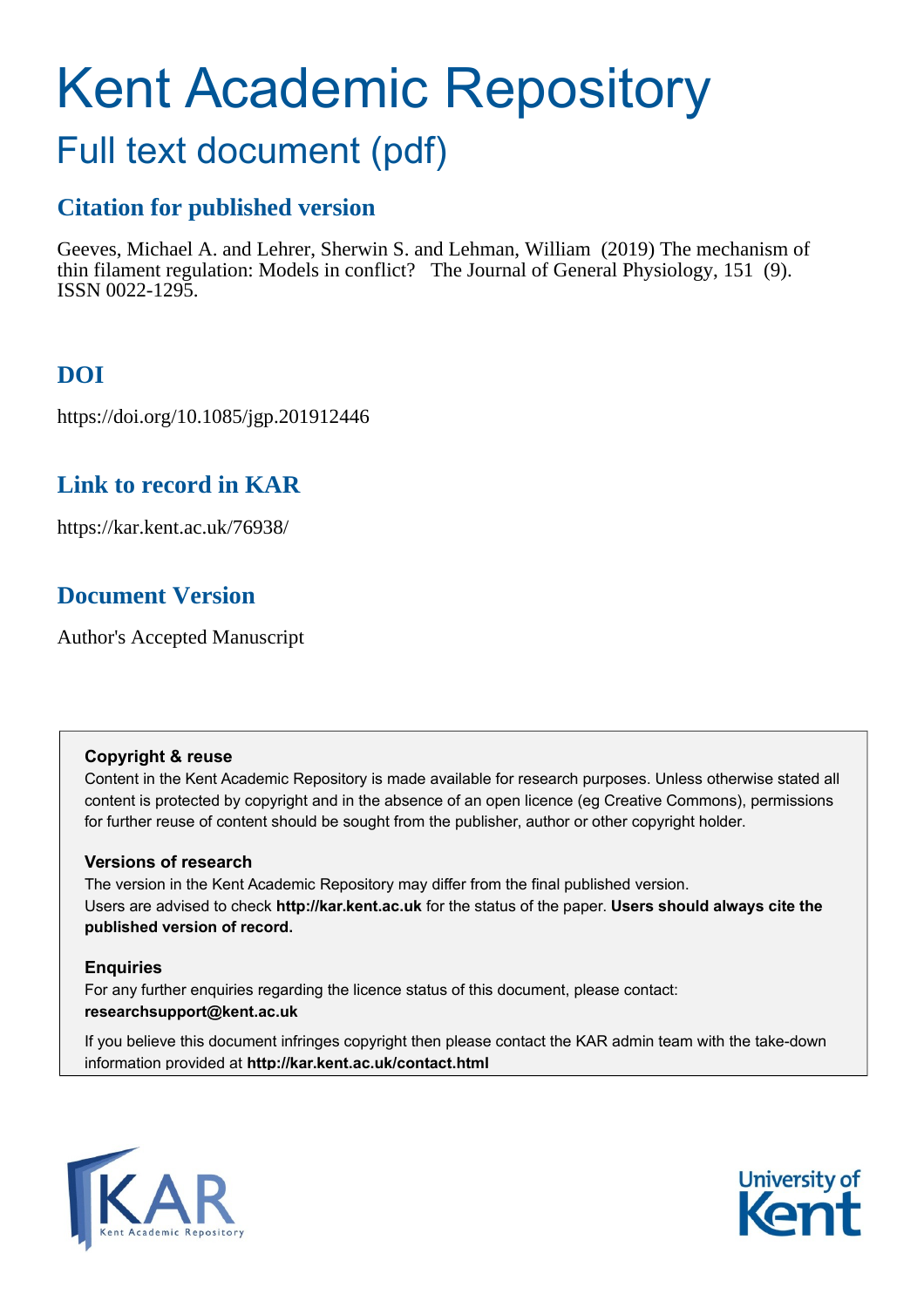### Viewpoint

## The mechanism of thin filament regulation: Models in conflict?

Michael A. Geeves<sup>1</sup>, Sherwin S. Lehrer<sup>2</sup> and William Lehman<sup>3</sup>

<sup>1</sup>School of Biosciences, University of Kent, Canterbury, CT2 7NH UK;  $24416$  Great Meadow Road, Dedham, MA 02026, USA; <sup>3</sup>Department of Physiology & Biophysics, Boston University School of Medicine, 700 Albany Street, Boston, MA 02118, USA.

Running title: Two or three states of the thin filament?

Key words: actin, myosin, tropomyosin, troponin, muscle regulation

Correspondence: Michael A. Geeves

School of Biosciences, University of Kent Canterbury, CT2 7NH UK [M.A.Geeves@kent.ac.uk](mailto:M.A.Geeves@kent.ac.uk)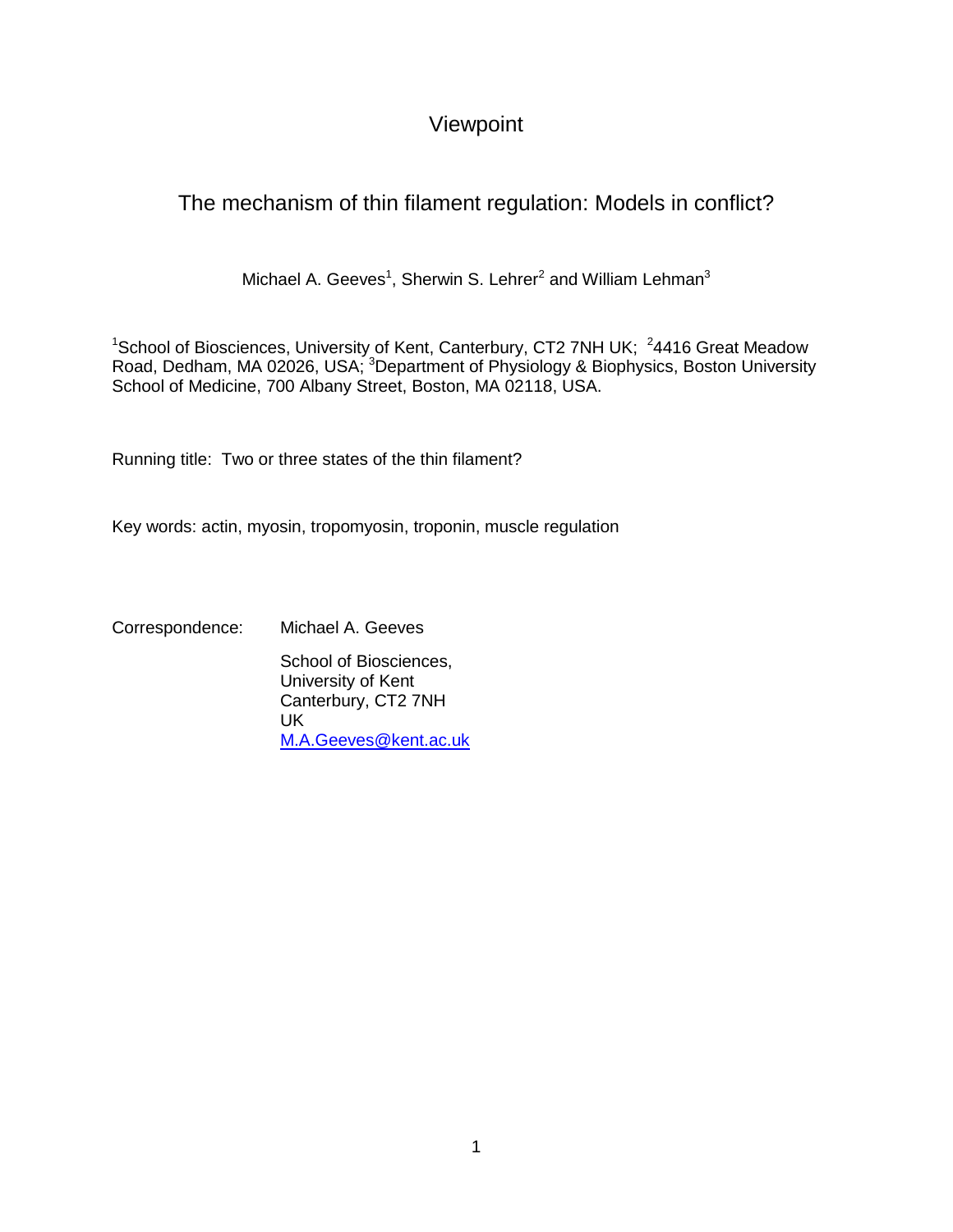#### ABSTRACT

In a recent article in this journal, Heeley and colleagues (Heeley, White, and Taylor 2019 J Gen Physiol 151, 628-634) reopened the debate about 2 vs 3 state models of thin filament regulation. The authors review their work, which measures the rate constant of  $P_i$  release from myosin.ADP.Pi activated by actin or thin filaments under a variety of condition. They conclude that their data can be described by a 2-state model and raise doubts about the generally accepted 3-state model as originally formulated by McKillop and Geeves (*Biophysical Journal* 65: 693–701, 1993). However, in the following article, we follow Plato's dictum that "twice and thrice over, as they say, good it is to repeat and review what is good". We have therefore reviewed the evidence for the 3- and 2-state models and present our view that the evidence is overwhelmingly in favor of three structural states of the thin filament, which regulate access of myosin to its binding sites on actin and, hence, muscle contractility.

Summary Sentence: Evidence on 2 & 3-state models of the calcium regulation models of muscle contractions remain in favor of 3-states of the thin filament.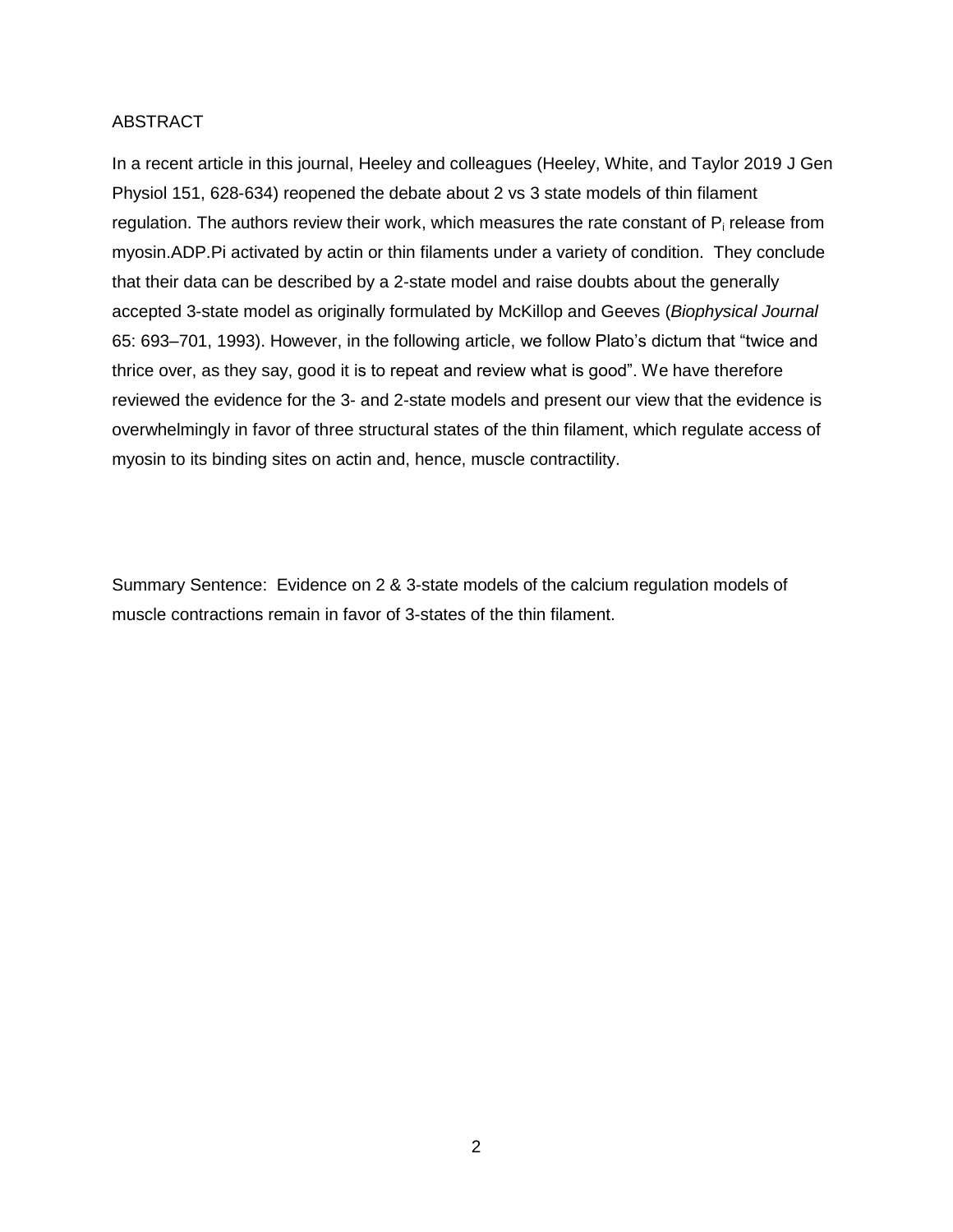#### **INTRODUCTION**

In a recent paper in this Journal, Heeley et al. (D. H. Heeley, White, and Taylor 2019) argue that investigation of thin filament activation of myosin ATPase either by transient kinetic or by equilibrium binding studies can lead to conflicting models of muscle regulation. They proceed to provide evidence for such inconsistency derived from kinetic studies of  $P_i$  release from actin.myosin following ATP hydrolysis. From their analysis, they go on to propose that two thin filament activity states are sufficient to explain regulation of the process, in conflict with the widely accepted McKillop-Geeves 3-state model (McKillop and Geeves 1993).

#### *Background*

The argument over whether two or three regulatory states govern muscle contractile activity is reminiscent of similar differences discussed earlier in the *Biophysical Journal* in 2002 (Geeves and Lehrer 2002, Chalovich et al. 2002) and evaluated further in 2012 (Geeves 2012). Thus, the conflict between opposing interpretation of raw and modeled data is not a new one and apparently differences have not been resolved. Nonetheless, understanding the molecular steps involved in controlling myosin motor activity on muscle thin filaments, i.e. the purpose of such experimentation and modeling, is of significant biomedical importance and deserves revisiting. Here, we outline the basis of the two models before critically evaluating key elements supporting the models.

It is generally accepted that activation of the muscle contractile machinery occurs in steps. Influx of calcium ions into the muscle sarcoplasm triggers the process but is insufficient to fully switchon the interaction of myosin and actin to result in force generation. Evidence that calcium, itself, is not enough to fully activate the thin filament, and that myosin is needed as a modulator (not just as an enzyme), came from seminal studies on the kinetics of actin-myosin ATPase (Weber and Murray 1973, Lehrer and Morris 1982). Conversely, removal of calcium, while triggering the process of relaxation, does not alone result in relaxation; in fact, relaxation lags considerably behind the fall in calcium concentration (Poggesi, Tesi, and Stehle 2005). This is usually interpreted as representing a slow decay in the number of cycling myosin crossbridges that continues to maintain the thin filament in the on-state, well after calcium has been removed. The on-state is prolonged until a critical threshold number of actin-bound crossbridges is passed, which then allows rapid complete relaxation.

*The McKillop-Geeves 3-state model*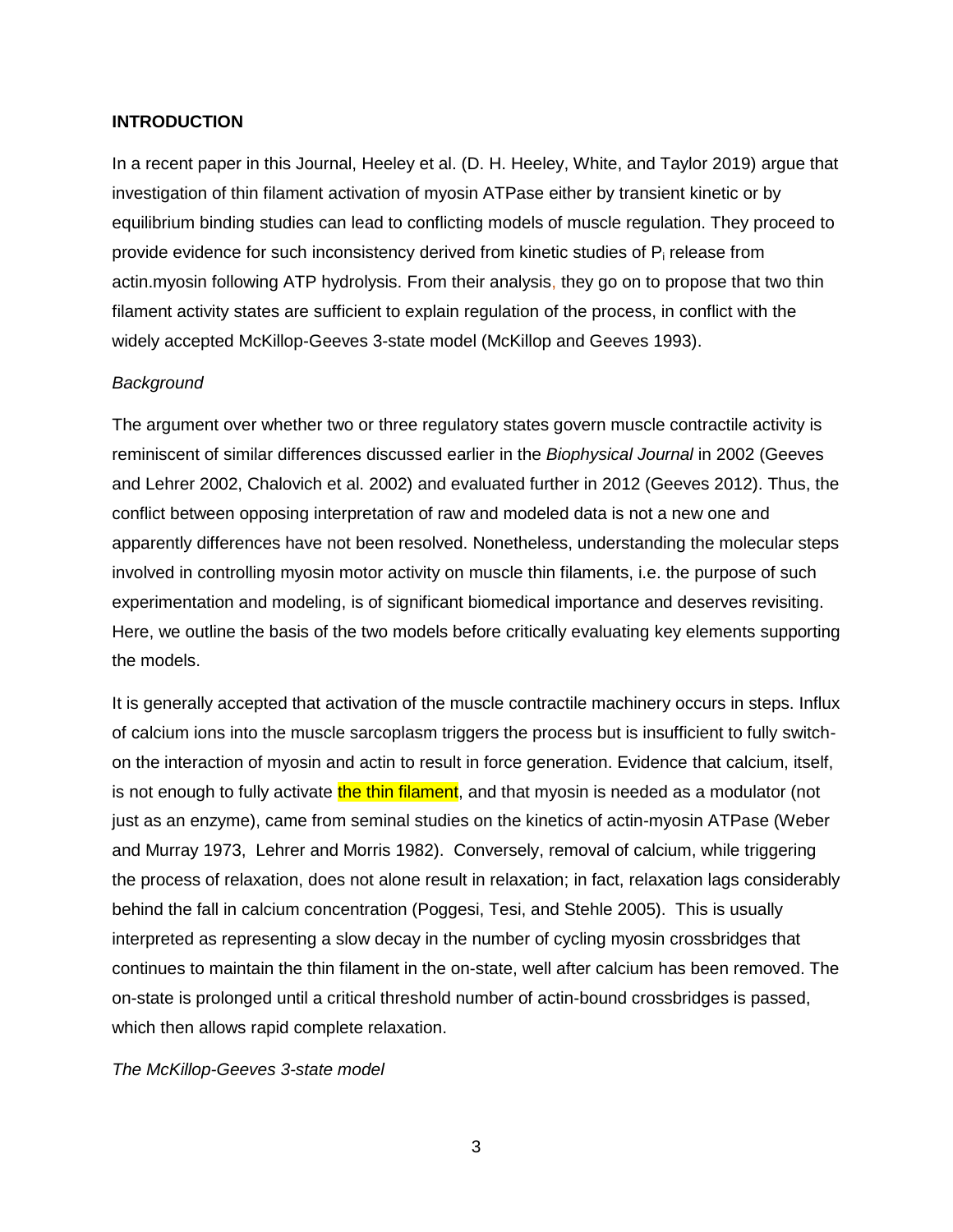The work of McKillop and Geeves (1993) yielded a formal understanding of the two-step activation/relaxation process described above. By merging the steric-blocking model of regulation proposed by Hanson and Lowy (1964), Moore et al., (1970) and Huxley (1970) with earlier puzzling biochemistry on myosin binding to regulated and unregulated actin, McKillop and Geeves (1993) extended previous work into a more complete and understandable model. In its simplest heuristic formulation, the 3-state hypothesis has proven invaluable in explaining data and formulating new experiments. However, conceptualizing the 3-state model quantitatively can be difficult, since the states are in dynamic equilibrium and are biased in one direction or another by the effects of troponin-binding to actin.tropomyosin,  $Ca^{2+}$ -binding to troponin (Tn), myosin-binding to actin.tropomyosin, and the catalysis of ATP hydrolysis by myosin, all compounded in their complexity by interdependent cooperative and allosteric effects (Geeves and Lehrer 1994, Lehrer and Geeves 1998, Mijailovich, Kayser-Herold, et al. 2012). Still, while the McKillop and Geeves (1993) work itself is widely cited, it may not be as widely read or even understood implicitly in simplified form (Geeves 2012, Lehman 2017). This dissonance between general acceptance and overall assessment leaves the work exposed to challenge. In fact, the recent opinion piece in the journal (Heeley et al., 2019), as mentioned, questions the validity of the three-state model,

The question, as posed by Heeley et al, is itself somewhat ironic since the 3-state model was originally proposed to account for discrepancies between equilibrium and transient kinetic myosin binding results which, even when conducted in the same lab with the same proteins, resulted in different, incompatible estimates of the fraction of the actin filament turned on or off in the presence and absence of calcium (McKillop and Geeves, 1993). To explain this discrepancy, 3 actin.tropomyosin structural states which sterically block and unblock myosin binding were proposed, whose occupancy quantitatively depended on calcium and myosin occupation (McKillop and Geeves, 1993) (see Fig 1 and Table 1 for details). The three states were originally termed Blocked, Closed and Open but the names have altered slightly as the three states have been gradually become more connected to three structural states observed in X-ray fiber diffraction studies and electron microscope reconstructions (Holmes 1995, Vibert el al 1997). The Blocked or B-State is one in which the majority of the myosin binding site on actin is blocked by tropomyosin (Tpm), and this predominates in the absence of calcium, although the other states are also present in the equilibrium mix of states. The Calcium-induced, Closed or C-state is one in which calcium removes the interaction of TnI with actin.Tpm and allows Tpm to revert to its most favorable binding site on actin, thereby exposing much but not all of the myosin binding site on actin. Note that the binding site for Tpm is not a fixed, well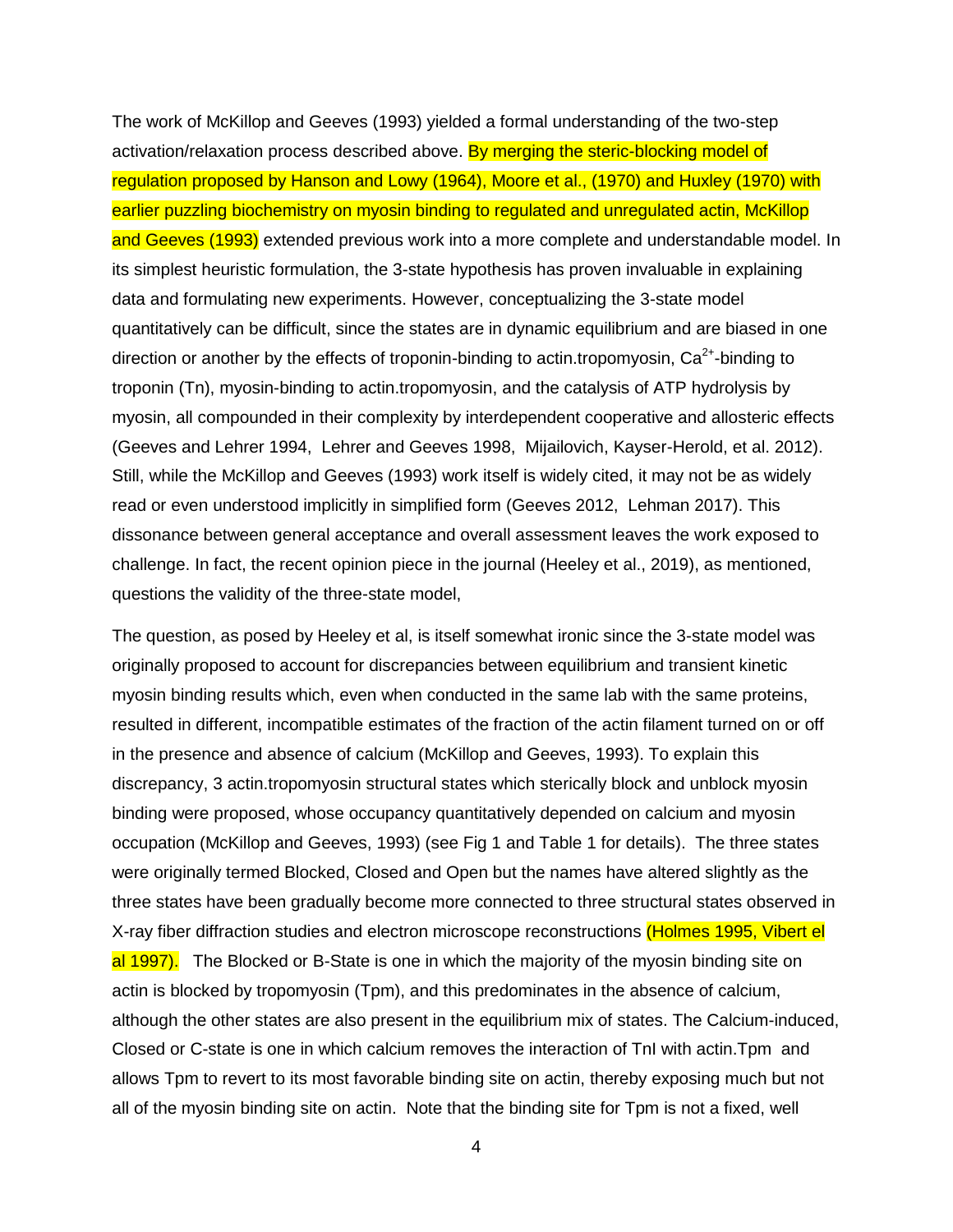defined site but a shallow free energy well which allows frequent thermally driven excursions of Tpm over the surface of actin away from the shallow minima (Orzechowski et al. 2014, Kiani et al. 2019). In the McKillop and Geeves estimation, Tpm in a calcium loaded thin filament spends ~ 80% of its time in the C-state. In the C-state, myosin **exhibits** limited binding to actin, Tpm is in a position to block complete binding, and in some structural interpretations Tpm would impede myosin cleft closure (Lorenz et al. 1995, Poole et al. 2006). To allow myosin to bind into the well-defined rigor conformation, Tpm needs to move further away from the Blocked position to the Myosin induced (M) or Open (O) state. Whether tropomyosin accesses this site under its own thermal motion or is physically displaced by myosin binding remains an open debate. But in the McKillop-Geeves model, 20% of Tpm will be in the O-state at saturating calcium in the absence of any myosin binding.

Table 1 sets out the fractional occupation of actin sites in the three states under a variety of conditions. Note however that this simple outline neglects the degree of cooperativity between the various players, i.e. Calcium with TnC; TnC with TnI; TnI with actin; Tpm with myosin; and actin with Tpm. In addition, the calcium-TnC complex and actin compete with each other for TnI binding, while myosin and TnI compete with each other for actin.Tpm. Thus, each of the players is connected to all of the others directly or indirectly through TnI. Estimates of the cooperativity in the system suggest that TnI and one strongly bound myosin control seven actin sites (the size of a single Tpm). A single TnI binding to actin.Tpm will put seven actin binding sites into the Bstate, while a single strongly bound myosin anywhere in the vicinity will displace one TnI from actin.Tpm and put seven actin sites into the O or M-state. If TnI has already been displaced by calcium binding, then a single myosin binding to an actin.Tpm will put up to fourteen actin sites into the M-state.

#### *The Heeley et al. 2-state model.*

The Heeley et al. review of their previously published work dealt with measurement of the rate of P<sub>i</sub> release from the myosin crossbridge once rapidly mixed with an excess of actin (either pure actin or troponin-Tpm regulated thin filaments). In these data,  $P_i$  release is accelerated by actin and the degree of acceleration is a function of the presence of calcium and tightly bound myosin heads. This is in agreement with the widely held view that calcium alone is insufficient to fully activate the thin filament. Crucially, however, the data of Heeley et al. show that strongly bound myosin heads alone are also unable to fully activate the thin filament, and this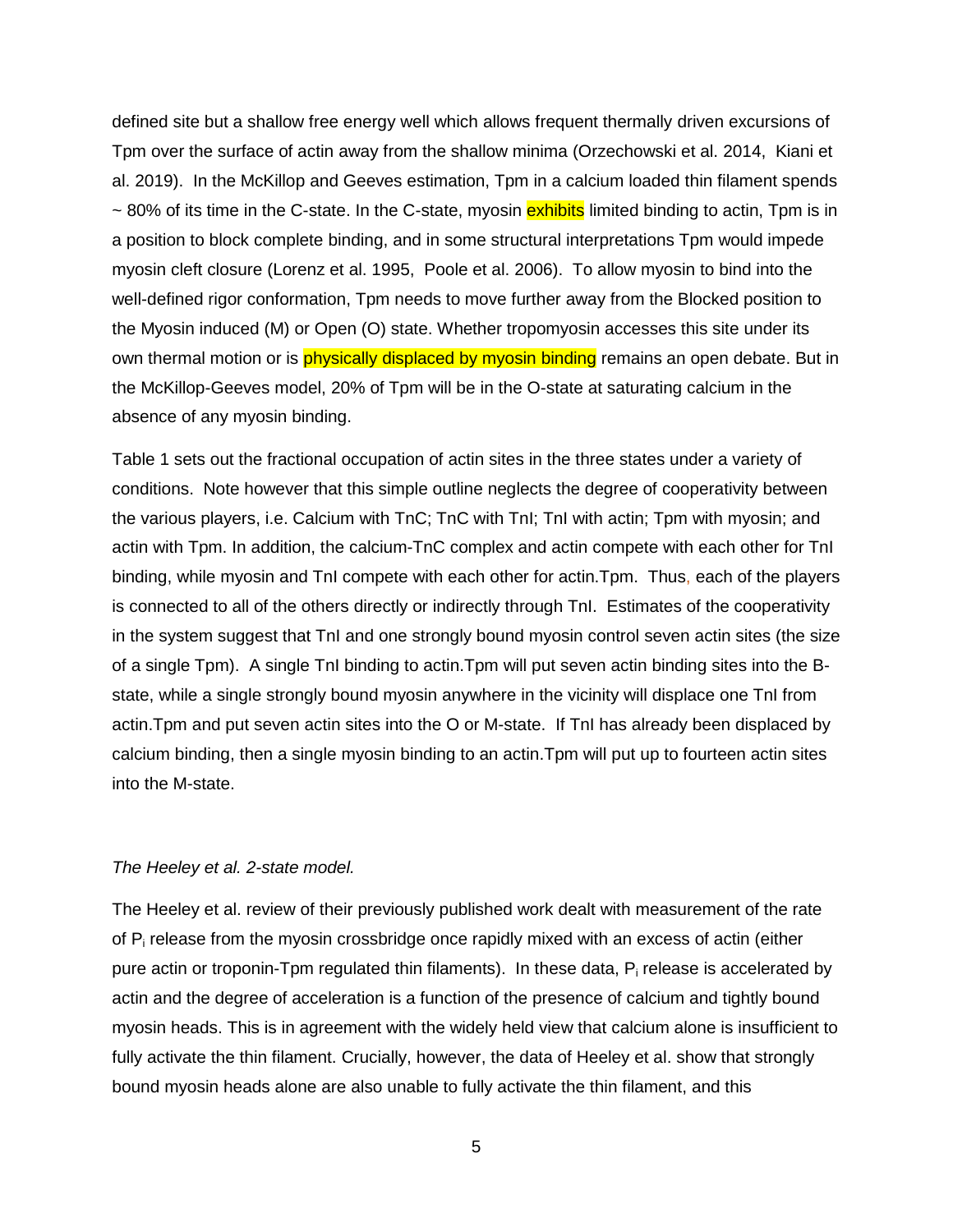observation contradicts expectations of the 3-state model as well as earlier biochemistry. Such a surprising observation deserves careful evaluation to determine if, indeed, the  $P_i$  release data does undermine the 3-state model.

Heeley et al. go on to propose that the thin filaments regulate  $P_i$  release directly but not by controlling access of myosin to its binding site on actin, as proposed in the original steric blocking model and incorporated in to the 3-state model. This revives arguments from the 1980's and 1990's of Eisenberg and Chalovich (Chen et al. 2001, Chalovich and Eisenberg 1982), who also favored models in which  $P_i$  release was a regulated step in the myosin ATPase pathway, but at the time were formulated without detailed structural data available. Following up on the Eisenberg-Chalovich interpretation and with their own new kinetics, Heeley et al. present a 2-state actin model in which actin notionally is either active, A, (able to promote Pi release from myosin) or inactive, I, (unable to promote Pi release). Both calcium and myosin can bind to both active and inactive actin sites and rebalance the A/I equilibrium of actin towards the active form. See Fig 3 for the 2-state model and Table 2 for a comparison of the occupancy of the states predicted in the Heeley and Eisenberg and Chalovich models.

While the 2-state model of Heeley et al. incorporates many of the features of the earlier 2-state models developed by Hill and Eisenberg (Hill, Eisenberg, and Greene 1980) and developed further by Chalovich and Eisenberg (1982), the model as proposed here does not attempt to address well-established complexities of the cooperative nature of the interactions of calcium and myosin with the filament. The cooperativity of the thin filament was a core element of both the Hill 2-state model and the McKillop-Geeves 3-state model. Similarly the 2-state model as presented by Heeley et al. does not address a structural basis for the regulatory mechanism. It is noteworthy that Heeley et al. have quite distinct estimates for the on (A) and off (I) states from those of the earlier Hill et al model, and the reason for this discrepancy is not addressed (Table 2). In the Heeley et all model the thin filament is 95% in the inactive state 5% in the active state. Calcium or rigor bridges reduce the fraction in the inactive form but not to zero.

#### **DISCUSSION**

Any analysis of contrasting kinetic models will inevitably concentrate on two major issues: the details of the experimental evidence, and the model proposed. We will focus first on the nature of the Heeley et al. 2-state model since this is relatively straightforward. Evaluation of the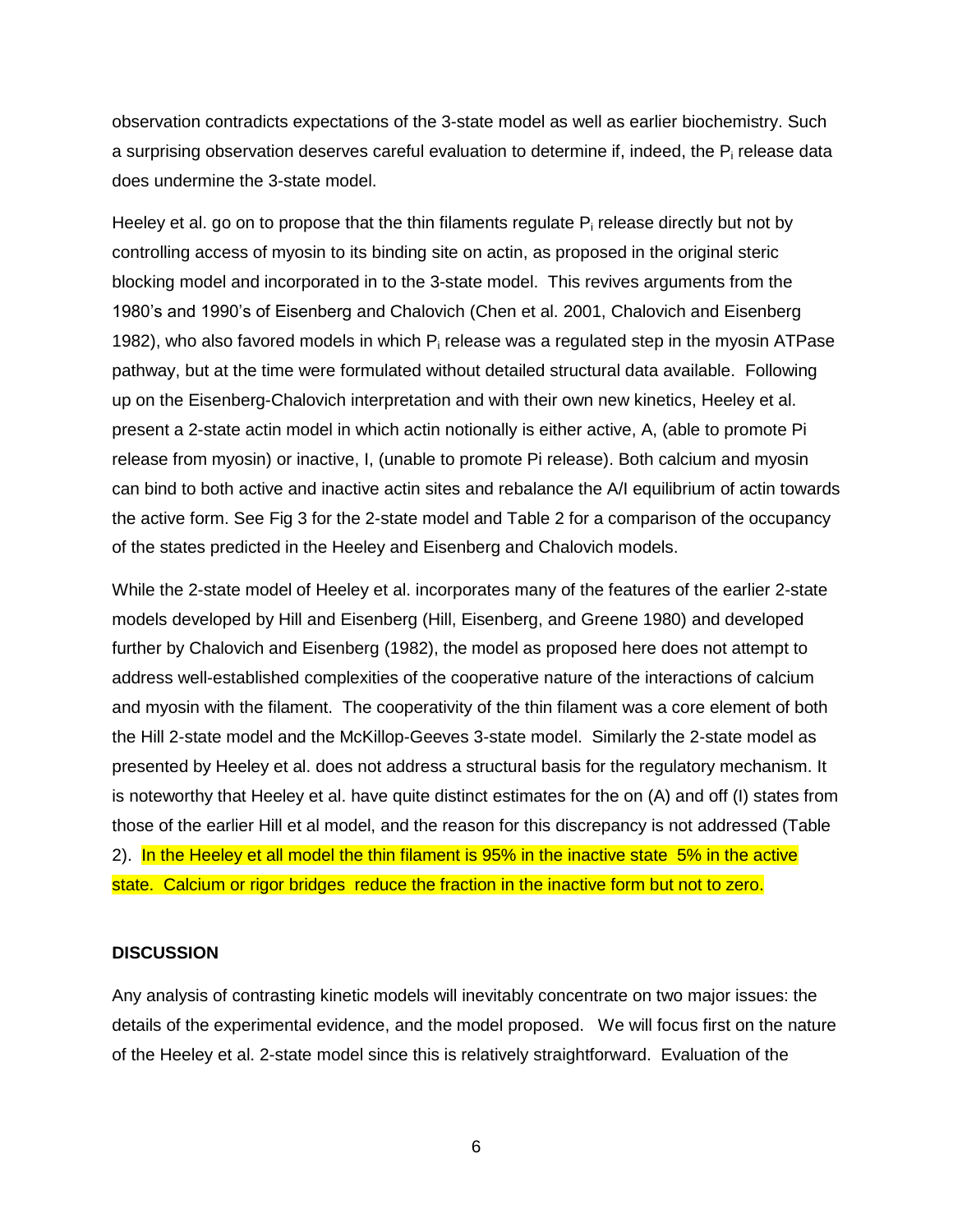experimental data of Heeley et al. is more nuanced, which may not be fully appreciated by a non-specialist audience and requires explanation with greater attention to detail.

#### 2-state vs 3-state models

Heeley et al. (2019) suggest that two thin filament activity states are sufficient to explain calcium regulation of the myosin-ATPase activity and thus muscle contraction. However, they do so without acknowledging the wider experimental support for three states or providing a structural basis for their proposed regulatory mechanism. In the following section, we will discuss the structural, physiological and biochemical evidence for the 3-state model. We contend that the experimental data in question can easily be incorporated in a standard 3-state model with modestly adjusted equilibria.

The need for a 3-state regulatory model becomes logically imperative once the accumulated evidence for three structural states of the thin filament is considered. Fiber-diffraction studies of Lorenz et al. (1995) showed that addition of calcium to intact fibers only partially activates the thin filament to produce a closed-state like configuration of tropomyosin on actin that still, in fact, partially obstructs myosin-binding. Further myosin-binding is then necessary to fully activate the filament by producing the open-state structure (Lorenz et al. 1995). EM reconstructions of Vibert, Craig, and Lehman (1997) confirmed these results and later Poole et al. (2006) consolidated results of these approaches to show a strict correspondence between the diffraction studies on fibers and the EM studies on isolated filaments. These structural studies, identifying static configurations presumed to be in the force generation pathway, are not mentioned by Heeley and colleagues. More recently Bershitsky et al. (2017) presented muscle fiber diffraction evidence for the open state in contracting muscle preparations – countering the argument that the open structure is an artefact of rigor-type crossbridges binding actin.

Three identifiable structural states of Tpm on actin with two partially blocking myosin binding (Vibert, Craig, and Lehman 1997, Poole et al. 2006) to actin are not obviously compatible with a two activity state model of the thin filament. More recently, significant progress has been made in defining the dynamics of Tpm movement on actin, which are broadly compatible with the Tpm being in an equilibrium mixture of at least two states under all conditions, except when thin filaments are saturated with myosin crossbridges, as predicted in the 3-state model (cf.(Geeves 2012, Lehman 2016). Such a view is supported by results of EM-reconstructions of thin filaments preserved in the absence and presence of calcium (Pirani et al. 2005, Risi et al. 2017)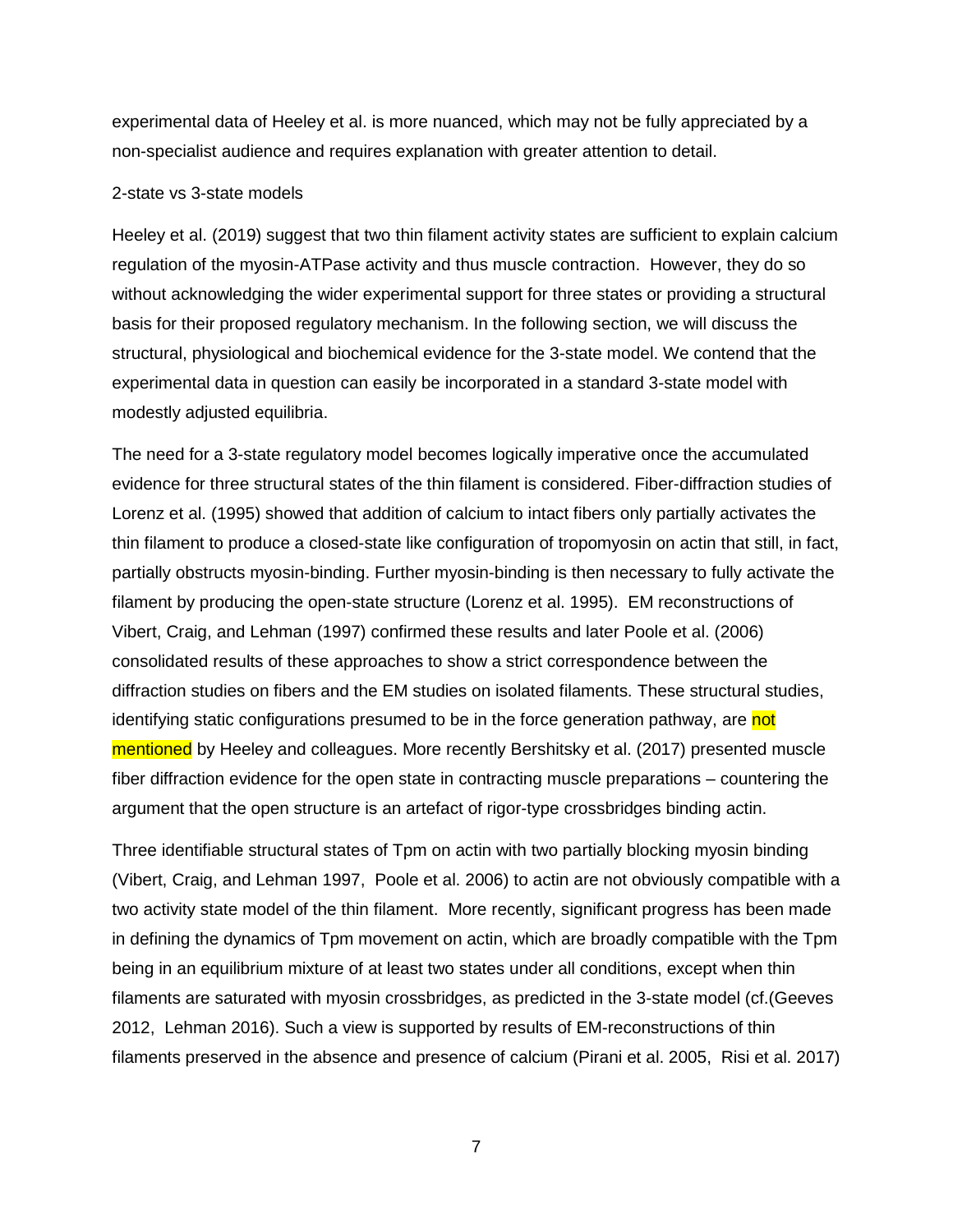and confirmed by assessment of energy landscape plots of tropomyosin transitions across actin (Orzechowski et al. 2014, Kiani et al. 2019).

Given the lack of identifiable structural support for the 2-state model, it is difficult to understand and to formulate a convincing and detailed framework for how myosin binds to actin and then how  $P_i$  is released. Conceptualizing how troponin-tropomyosin then regulates the process is even more difficult without a structural context. These events are not a just simple single step binding phenomenon on actin or on regulated thin filaments. Instead, they involve a complex process of docking at the interface between the two proteins, not the least of which is the requirement for a) the major cleft on myosin to close to form the full rigor like interface and b) the docking with actin to be transmitted to the nucleotide pocket to trigger  $P_i$  release and the myosin power stroke on actin. These two steps in the actin-myosin cycle may be the same event or represent distinct phenomena. However, in the closed, i.e. calcium-induced, position, Tpm appears to act as a molecular gag sitting between the jaws of the upper and lower 50 kDa domains of myosin (Lorenz et al. 1995, Poole et al. 2006)), incompatible with the closing of the myosin cleft, which means that the calcium-induced C-state cannot be the same as either the Blocked or Open state.

In addition to the structural data just outlined, substantial evidence from mechanical studies of single muscle fibers also requires three thin filament states to fully explain corresponding data. Again, simple observation shows that both myosin crossbridges and calcium are required to fully activate the thin filament not only *in vitro* but also *in situ* (Gordon, Homsher, and Regnier 2000)*.* For example, physiological studies with muscle fibers equivalent to the biochemical studies of Weber and Murray 1973 produced similar force vs pCa curves with a comparable  $pCa<sub>50%</sub>$  - i.e. a mid-point usually referred to as the calcium sensitivity. This sensitivity is not just found to be an inherent property of the thin filament. It also depends upon the number of crossbridges actively cycling on actin; thus, any treatment of the fibers with an agent (e.g. low ATP or high ADP concentrations) that increases the number of crossbridges attached to actin in the steady-state will increase the calcium sensitivity (i.e. less calcium is required to activate the contraction) and vice-versa for agents that reduce the number of cross bridges (e.g. inhibitors of P<sup>i</sup> release during ATP hydrolysis). Complementary calcium dependent kinetics of rigor-like myosin binding to thin filaments shows precisely the same calcium sensitivity (McKillop and Geeves 1993, Boussouf, Maytum, et al. 2007; Boussouf, Agianian, et al. 2007) . Here, the rate of myosin binding to actin varies with calcium concentration, while the  $pCa<sub>50%</sub>$  parallels that expected for calcium affinity to TnC in the filament which can be altered by treatments that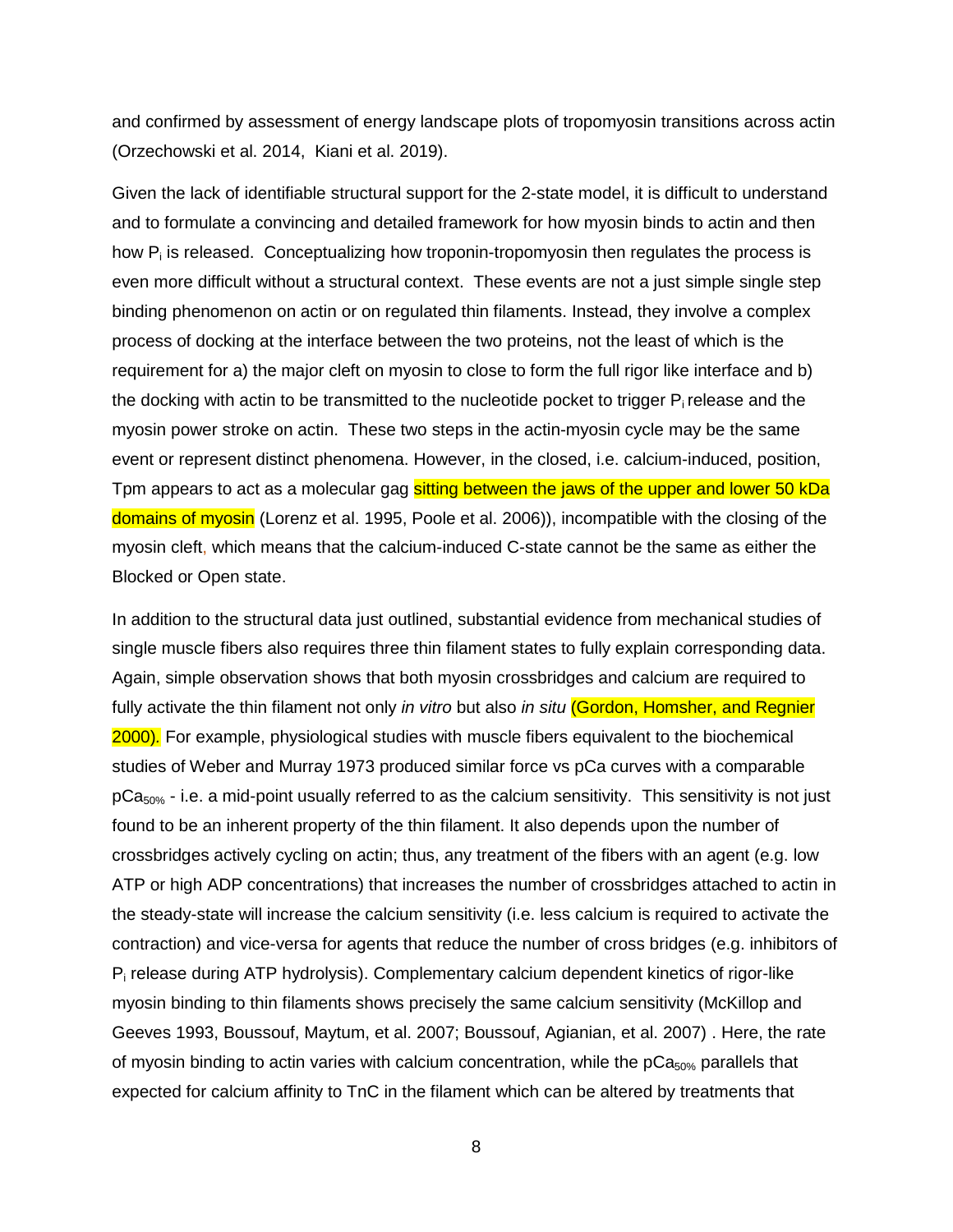affect TnI or TnC behavior or, alternatively, by preloading the filament with small amounts of rigor myosin heads bound to actin.

These studies taken as a whole gave rise to a view of  $Ca<sup>2+</sup>$  activation of thin filaments as a classic allosteric system (Lehrer and Geeves 1998) in which myosin and TnI compete for binding to actin.Tpm. In the presence of ATP and low calcium**,** TnI dominates and the system is *off* (actinTpm in blocked-state*)*. In the presence of calcium and ATP, myosin can bind and the system is on (actinTpm in open state). Anything that changes the balance between the TnI and myosin competition will alter the calcium sensitivity. Mutations in myosin or troponin provide a way to explore the rebalancing in relative affinities.

An elegant example of this balance between TnI induced inhibition and myosin-induced activation is a study in *Drosophila* flight muscle by Kronert et al. (1999) on mutations in muscle proteins: for example, a mutation in TnI (*heldup 2*) disrupts the regulation of contraction and causes the muscle to be hypercontractile. This is consistent with the mutant TnI no longer being able to prevent myosin from binding to actin. A second mutation, *D45,* this time in myosin showed a two-fold weaker than normal affinity for actin was hypocontractile, but then in combination with *heldup2* reverted to wildtype phenotype, i.e. the *Drosophila* could fly. Thus, the balance between TnI and myosin binding for actin was restored when both modulators had a similar reduction in affinity for actin*.* 

The evidence for such an allosteric relationship between TnI and myosin accordingly is quite robust. Moreover, Mijailovich, Li, et al. (2012) demonstrated that these studies can be modelled using the 3-state paradigm. Calcium binding to TnC alters the equilibrium between Blocked and Closed states with smaller effects on the equilibrium between Open and Closed states. Other allosteric effectors operating via actin.Tpm.Tn or myosin can be readily incorporated in to this computational system. Current versions of this modeling with three states can generate sarcomere force-pCa curves and twitch contractions under a variety of conditions (Mijailovich, Prodanovic, et al. 2019, Campbell, Janssen, and Campbell 2018). In contrast Mijailovich, Li, et al. (2012) were unable to model the calcium dependence of myosin binding to thin filaments using 2-state thin filament models without imposing unrealistic calcium dependencies on the model parameters. Nonetheless, the 3-state model required no modifications to deal with a wide range of pCa values from 9 to 4.5. Heeley and colleagues have not presented any data on the calcium dependencies of their own parameters, but based on attempts to by Mijailovich, Li, et al. (2012 to model the calcium dependency of related 2-state models this is unlikely to be successful.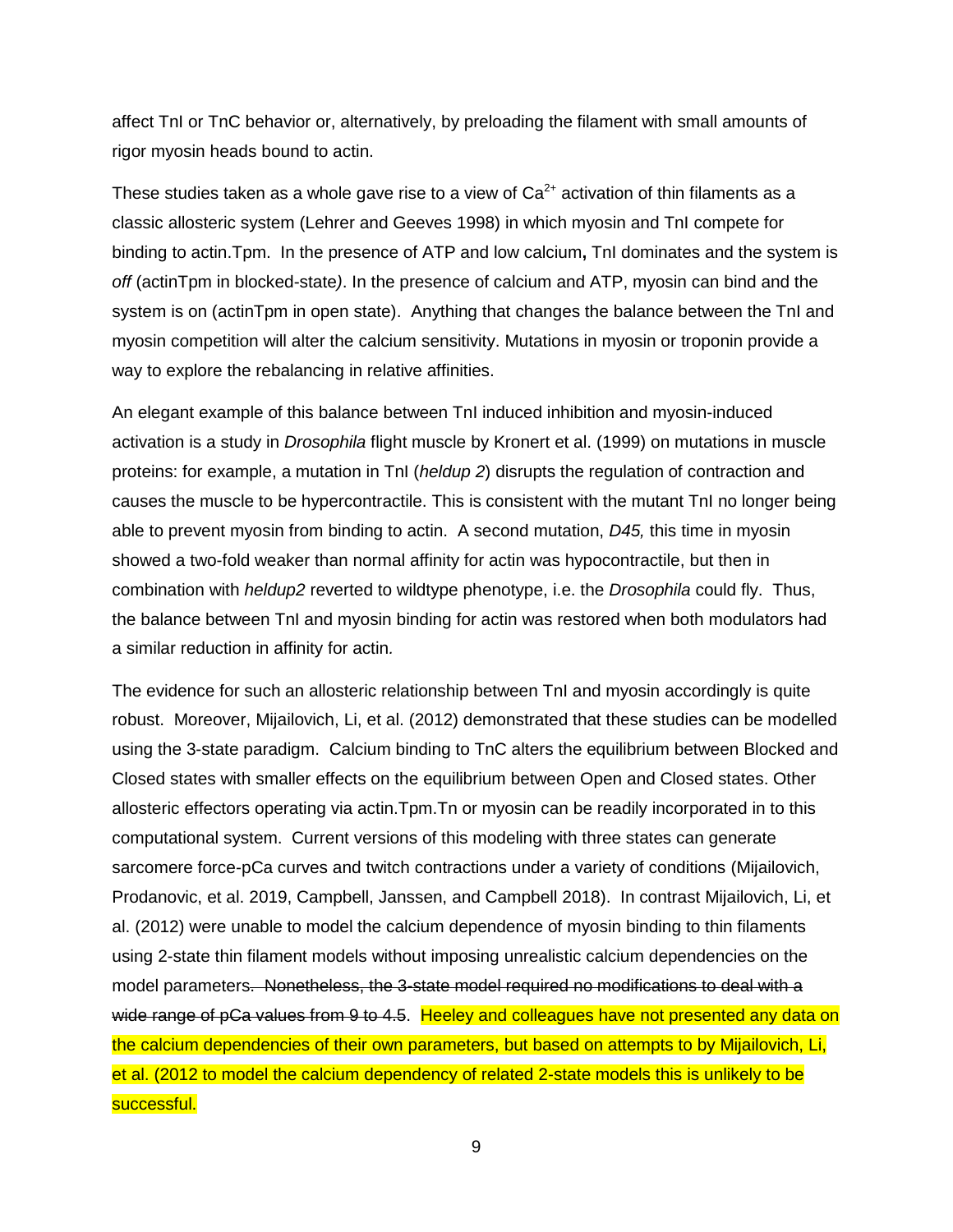#### *Phosphate release*

While the work of Heeley et al. (2019) does raise some important questions requiring serious appraisal, the authors appear to raise the 3-state model as a straw man to be taken down without adequately addressing the entirety of the outstanding evidence. Their presentation relies on measurement of the rate of  $P_i$  release from M.ADP. $P_i$  when the complex is rapidly mixed with actin or thin filaments. Figure 3 of Heeley et al. (2019), documenting the cardiac system, indicates that the rate constant of  $P_i$  release can be increased from 0.49 s<sup>-1</sup> in the absence of actin to 36 s<sup>-1</sup> at high thin filament concentration when both rigor crossbridges and calcium are present (a similar value was seen using pure actin). If just calcium is present, the acceleration is only to 27 s<sup>-1</sup> or 24 s<sup>-1</sup> for only rigor bridges present. This result is compatible with the view that both calcium and strong binding myosin bridges are required to achieve maximum acceleration of  $P_i$  release, a feature common to both 2- and 3-state models. However, the authors' evidence that rigor bridges alone cannot fully activate the thin filament needs to be considered carefully, since it contradicts the original 3-state regulatory scheme. Two factors complicate a simple interpretation of the effect of strong binding myosin rigor bridges: 1) Regulatory protein motions in each state of the 3-state model should be considered as oscillating back and forth across low energy-barriers (Maytum et al. 2008, Orzechowski et al. 2014); and 2) The cooperativity of the system needs to be defined to allow an assessment of how many myosin bridges are required to bind an actin filament in order to fully activate the system. This latter point is important because in a cooperative system in solution, the myosins will tend to cluster at open-state actin sites. This constraint is different in muscle fibers where filament geometry limits the number of myosin that can bind to each section of an actin filament.

We bear in mind that the experiments of Heeley et al are technically challenging and to date have not been repeated by any other laboratory group. Their approach requires working at very low ionic strength and high actin concentrations (as do most steady-state ATPase assays). The low ionic strength used will affect the stability of electrostatic interactions between either Tpm or TnI and actin, and again between myosin and actin. As we have stated above, this can alter the balance between the cooperative competitive interactions of TnI and myosin with actin**.** In addition, the rates of individual steps in the ATPase cycle and the stability of the regulatory states of the thin filament can change at the very low salt concentrations required in their assays. The very high actin concentrations also can influence the homogeneity of proteins mixed in a highly viscous solution of actin and therefore the homogeneity of myosin binding to actin. As alluded to by Heeley et al. – it is important to be careful about non-physiological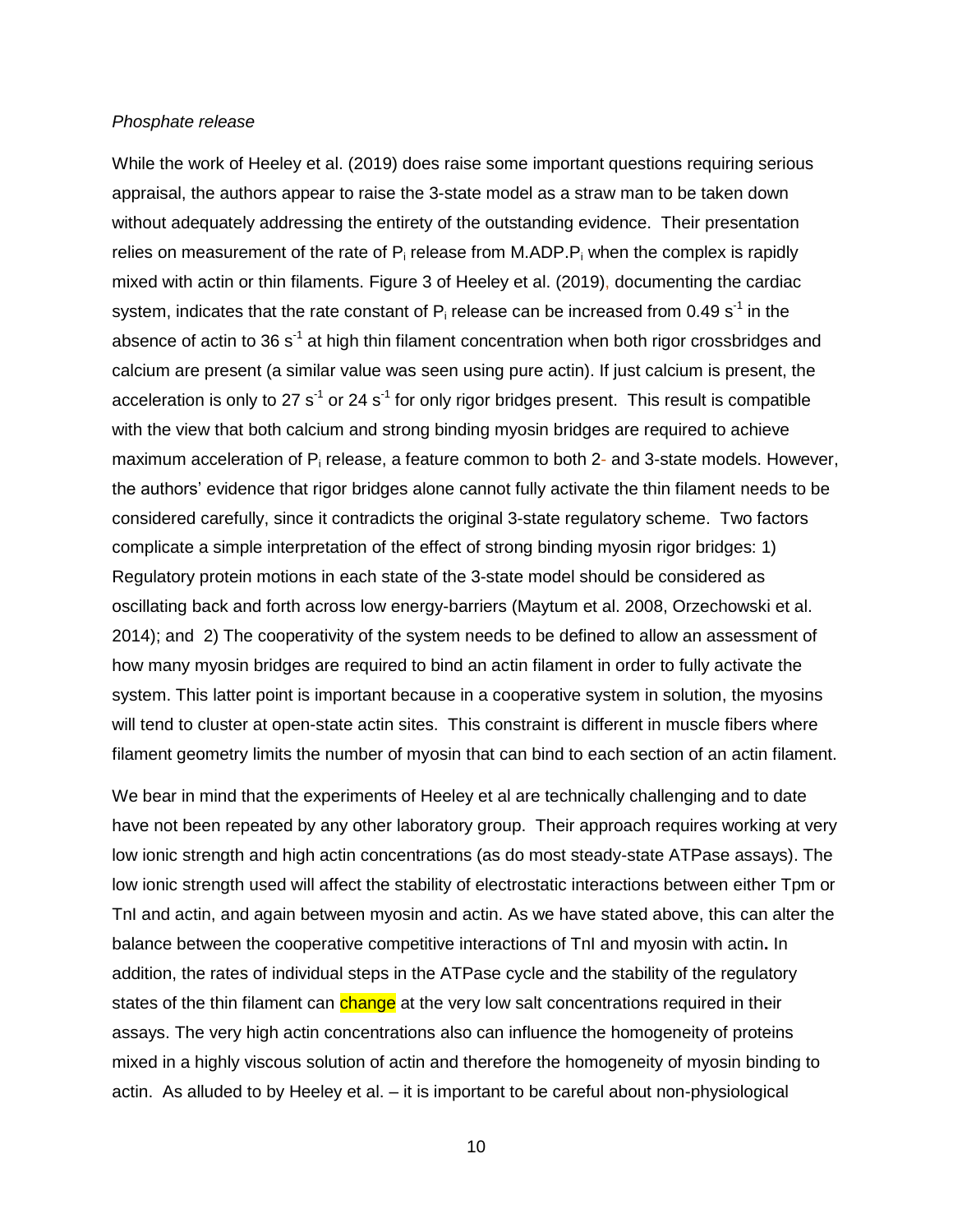conditions. The requirement for high actin concentrations means that, in most cases, Heeley et al. were only able to use actin concentrations up to ~twice the value of that predicted to produce a half maximal ATPase rate (the effective Km or  $K_A$  for actin binding in the steady state). This will lead to uncertainty in the extrapolated values for the maximum value of the  $P_i$  release rate constant. Such estimates are normally understood to require 3 to 4 times the effective Km for reliable estimates of the maximum rate constant. The lack of error analysis or the statistical significance of the differences in the values presented by Heeley and colleagues is also conspicuous.

In essence, evidence related by Heeley et al. (2019) is that  $P_i$  release can be activated 30% by calcium over that achieved by rigor cross-bridges (the ~2-fold effect is a little larger for the skeletal system). They assert that this is not predicted by the 3-state model and is consistent with direct activation of the  $P_i$  release step. However, the two-fold change is rather small on the scale of the changes in ATPase or  $P_i$  release rates normally noted during actin activation (up to 1000 fold). We again note that measuring the maximum  $P_i$  release rate with high precision is challenging. In fact, thin filaments in the *in vitro* system examined by Heeley et al. may not be fully activated by rigor-like crossbridges under their set of conditions and the rigor bridge activation thus actually underestimated. Even if the  $P_i$  information provided is correct, a wholesale rejection of the 3-state mode is not required or prudent. The perspective offered in McKillop and Geeves (1993) 25 years ago was based on the best available evidence at the time. A small effect of calcium on the  $P_i$  release could be easily accommodated within the 3state model, but we doubt the 2-state model proposed by Heeley et al. could easily account for the broader data set discussed here.

Heeley et al. argue that the McKillop & Geeves data and modeling are flawed because the rigorlike crossbridges in that study (i.e. using apo-myosin or with ADP, pyrophosphate, or other analogs bound) were fundamentally different in their interaction with thin filaments compared to typical nucleotide association in the steady-state of the ATPase cycle, either because of some intrinsic difference in the nature of the interaction or because of the transient nature of the interaction in the presence of ATP. Heeley et al. refer to rigor crossbridge conformations as in a *non-physiological form*. While this is hard to prove convincingly, it would require all of the evidence on structural states of the crossbridge based on crystallography or cryo-EM to be similarly dismissed as non-physiological.

Finally, we consider a principal problem with the Heeley et al. 2-state model to be the lack of correlation with any obviously defined or predictable structural states, other than nebulously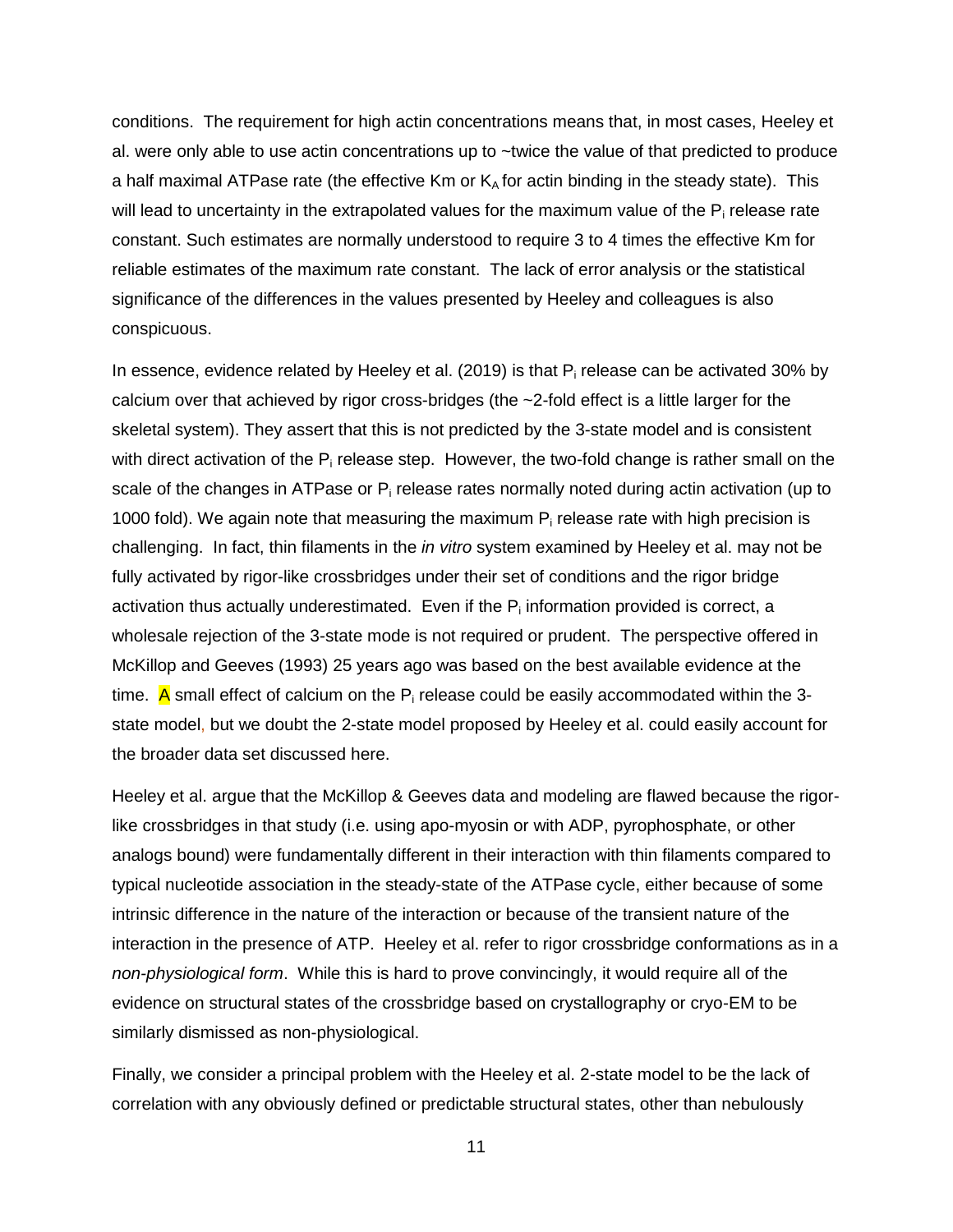referenced active and inactive conformations. Understandably, kinetic data alone cannot provide unambiguous structures or conformations. That means that any possible sub-states in this model due to the effects of calcium and myosin binding remain undefined structurally, making the 2-state model appear to be a semantic artefact. In our opinion, lacking obvious structural correlates, the 2-state hypothesis has little apparent predictive power. In contrast, defining three structural states of actin.Tpm and in actin.TpmTn, whose equilibrium is affected by calcium, myosin and other factors (ionic milieu, temperature, pH, etc.) provides a malleable model that has stood the test of time. Unlike the 2-state hypothesis, the more pliable 3-state model continues to evolve to incorporate ancillary regulatory effects of myosin-binding protein C (Mun et al. 2014), nebulin and titin (Mijailovich, Stojanovic, et al. 2019) as well as adjust to separate modulation of thick filament responsiveness (W Lehman 1978, Irving 2017).

#### *Conclusion*

The 3-state model as formulated by McKillop and Geeves in 1993 is not the last word on how muscle contraction is regulated by calcium. Indeed the model has undergone several revisions since first proposed. These include: 1) the size of the cooperative unit differs for the B to C and C to M transitions (Geeves and Lehrer 1994); 2) the incorporation of a worm-like-chain model of Tpm on the surface of actin (Smith and Geeves 2003);. 3) the addition of a  $4<sup>th</sup>$  state, a substate of the open or M-state with myosin bound in the absence of calcium, implicated hypertrophic cardiomyopathy (Lehrer and Geeves 2014). Each of these has required significant adaptations of the original model. Future modelling will need to include the influence of myosin binding protein C on thin filament activation (Mun et al. 2014) (*Irving 2017*). The ability of the model to adapt to such new experimental data or ways of thinking is tribute to the utility of the original formulation of the basic model. Recent work on the roles of thick filament strain and myosin binding protein C in the activation of contraction will require further developments to overall models of how contraction is regulated. As always new evidence needs to be carefully evaluated to understand if it truly is a paradigm shift in how we understand the mechanism of regulation or just more precise data that requires a new tweak to a well-defined system.

#### Acknowledgements

#### W.L is supported by NIH grant RO1H036153.

The authors declare no competing financial interests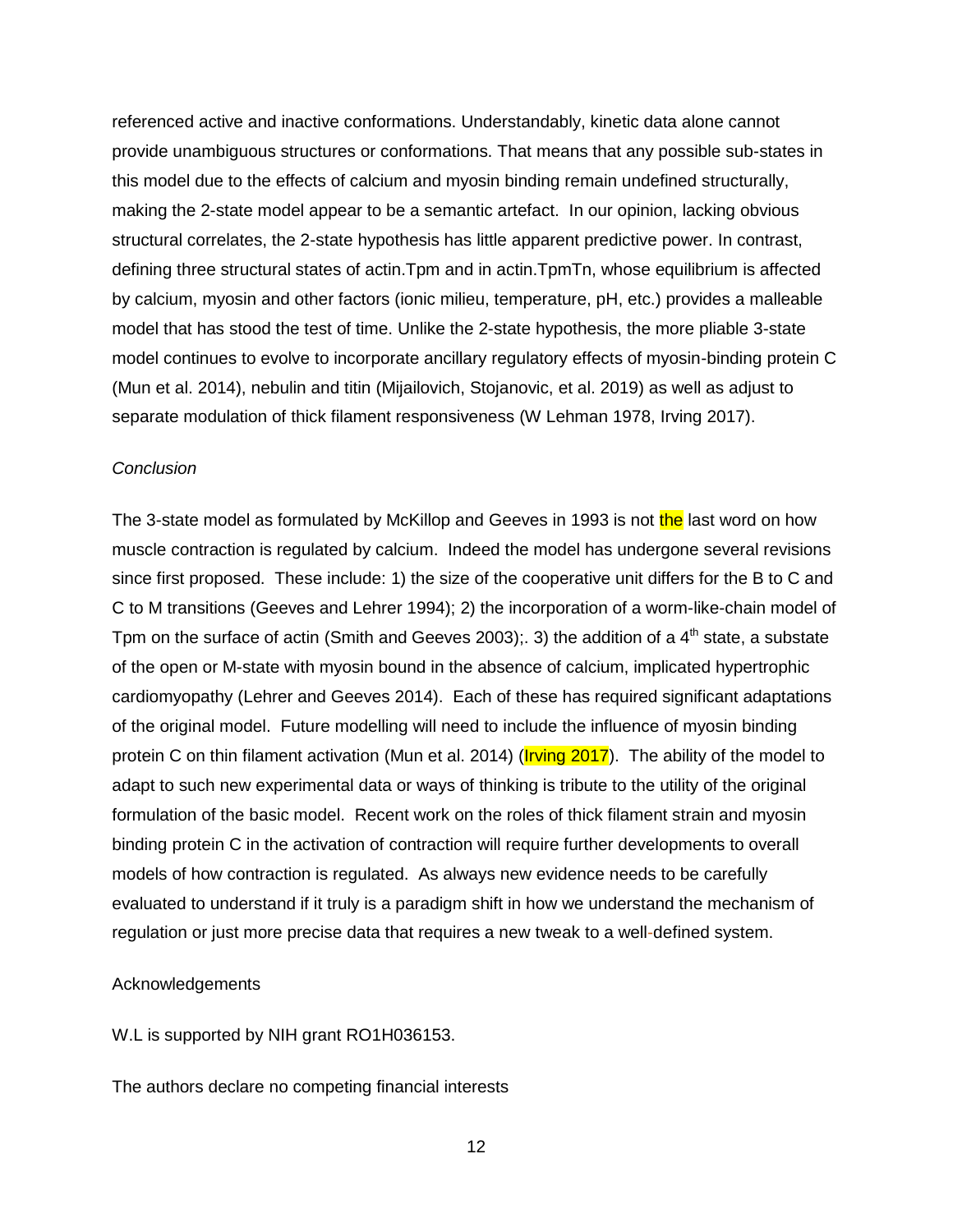#### References

- Bershitsky, Sergey Y, Natalia A Koubassova, Michael A Ferenczi, Galina V Kopylova, Theyencheri Narayanan, and Andrey K Tsaturyan. 2017. "The Closed State of the Thin Filament Is Not Occupied in Fully Activated Skeletal Muscle." *Biophysical Journal* 112 (7): 1455–61. https://doi.org/10.1016/j.bpj.2017.02.017.
- Boussouf, Sabrina E, Bogos Agianian, Belinda Bullard, and Michael A Geeves. 2007. "The Regulation of Myosin Binding to Actin Filaments by Lethocerus Troponin." *Journal of Molecular Biology* 373 (3): 587–98. https://doi.org/10.1016/j.jmb.2007.07.066.
- Boussouf, Sabrina E, Robin Maytum, Kornelia Jaquet, and Michael A Geeves. 2007. "Role of Tropomyosin Isoforms in the Calcium Sensitivity of Striated Muscle Thin Filaments." *Journal of Muscle Research and Cell Motility* 28 (1): 49–58. https://doi.org/10.1007/s10974- 007-9103-z.
- Campbell, Kenneth S, Paul M L Janssen, and Stuart G Campbell. 2018. "Force-Dependent Recruitment from the Myosin Off State Contributes to Length-Dependent Activation." *Biophysical Journal* 115 (3): 543–53. https://doi.org/10.1016/j.bpj.2018.07.006.
- Chalovich, J.M., B. Yan, B. Brenner, and Y.-D. Chen. 2002. "Response to the Letter by Geeves and Lehrer." *Biophysical Journal* 82 (3): 1679–81. https://doi.org/10.1016/s0006- 3495(02)75519-7.
- Chalovich, J M, and E Eisenberg. 1982. "Inhibition of Actomyosin ATPase Activity by Troponin-Tropomyosin without Blocking the Binding of Myosin to Actin." *The Journal of Biological Chemistry* 257 (5): 2432–37. http://www.ncbi.nlm.nih.gov/pubmed/6460759.
- Chen, Y, B Yan, J M Chalovich, and B Brenner. 2001. "Theoretical Kinetic Studies of Models for Binding Myosin Subfragment-1 to Regulated Actin: Hill Model versus Geeves Model." *Biophysical Journal* 80 (5): 2338–49. https://doi.org/10.1016/s0006-3495(01)76204-2.
- Geeves, M.A. 2012. "4.13 Thin Filament Regulation." In *Comprehensive Biophysics*, 4:251–67. Elsevier. https://doi.org/10.1016/B978-0-12-374920-8.00416-1.
- Geeves, M A, and S S Lehrer. 1994. "Dynamics of the Muscle Thin Filament Regulatory Switch: The Size of the Cooperative Unit." *Biophysical Journal* 67 (1): 273–82. https://doi.org/10.1016/S0006-3495(94)80478-3.
	- ———. 2002. "Modeling Thin Filament Cooperativity." *Biophysical Journal* 82 (3): 1677–81. https://doi.org/10.1016/S0006-3495(02)75518-5.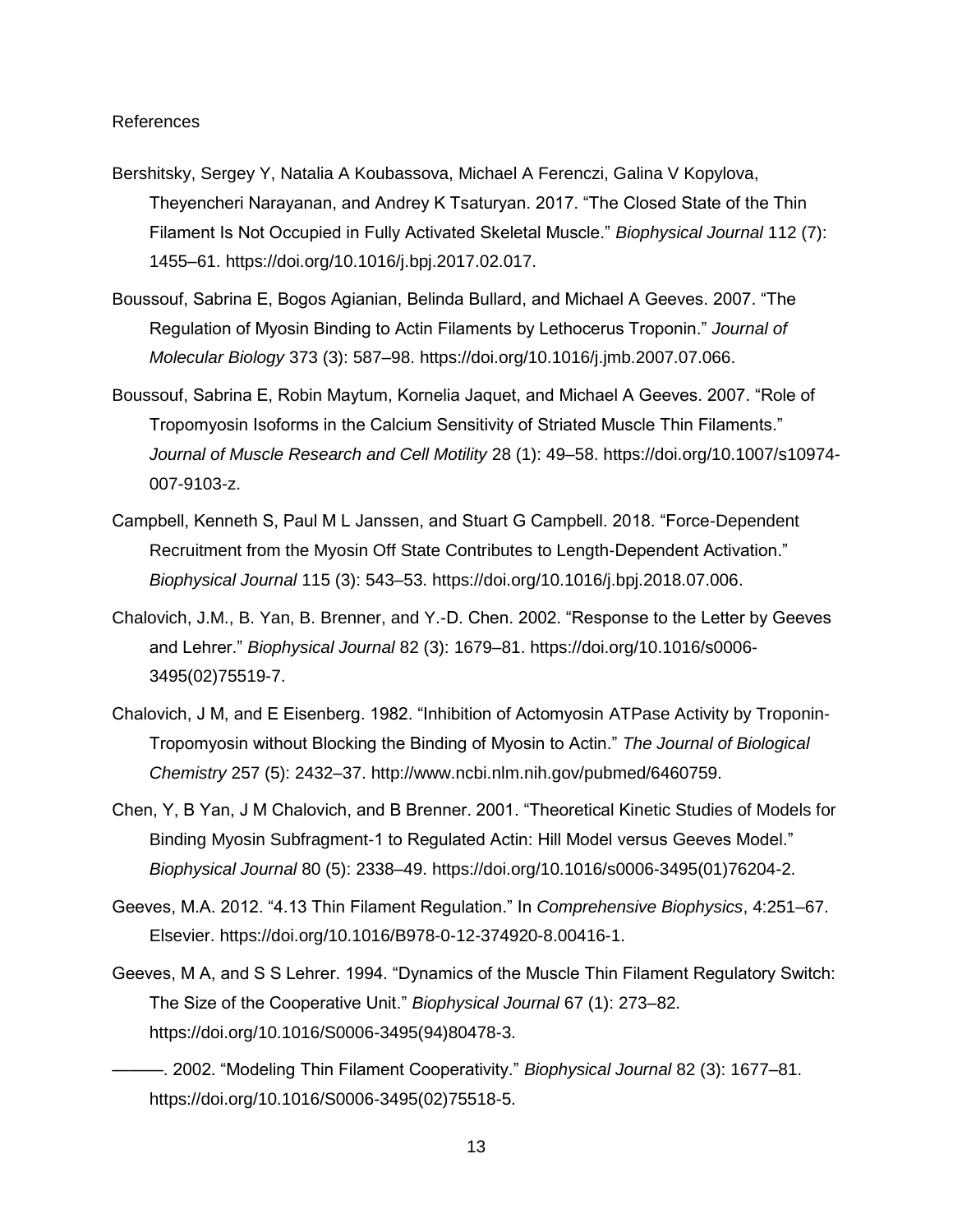- Gordon, A M, E Homsher, and M Regnier. 2000. "Regulation of Contraction in Striated Muscle." *Physiol Rev* 80 (2): 853–924. http://www.ncbi.nlm.nih.gov/pubmed/10747208.
- Heeley, David H, Howard D White, and Edwin W Taylor. 2019. "Investigation into the Mechanism of Thin Filament Regulation by Transient Kinetics and Equilibrium Binding: Is There a Conflict?" *The Journal of General Physiology* 151 (5): 628–34. https://doi.org/10.1085/jgp.201812198.
- Heeley, David, Howard White, and Edwin Taylor. 2019. "Investigation into the Mechnanism of Thin Filament Regulation by Transient Kinetics and Equilibrium Binding: Is There a Conflict." *Journal of General Physiology* 151: 628–34. https://doi.org/10.1085/jgp201812198.
- Hill, T L, E Eisenberg, and L Greene. 1980. "Theoretical Model for the Cooperative Equilibrium Binding of Myosin Subfragment 1 to the Actin-Troponin-Tropomyosin Complex." *Proc Natl Acad Sci U S A* 77 (6): 3186–90. http://www.ncbi.nlm.nih.gov/pmc/articles/PMC349579/pdf/pnas00493-0128.pdf.
- Holmes, Kenneth C. 1995. "The Actomyosin Interaction and Its Control by Tropomyosin." *Biophys J* 68s (4): 2s-7s.
- Irving, Malcolm. 2017. "Regulation of Contraction by the Thick Filaments in Skeletal Muscle." *Biophysical Journal* 113 (12): 2579–94. https://doi.org/10.1016/j.bpj.2017.09.037.
- Kiani, Farooq A., William Lehman, Stefan Fischer, and Michael J. Rynkiewicz. 2019. "Spontaneous Transitions of Actin-Bound Tropomyosin toward Blocked and Closed States." *The Journal of General Physiology* 151 (1): 4–8. https://doi.org/10.1085/jgp.201812188.
- Kronert, William A., Angel Acebes, Alberto Ferrús, and Sanford I. Bernstein. 1999. "Specific Myosin Heavy Chain Mutations Suppress Troponin I Defects in Drosophila Muscles." *The Journal of Cell Biology* 144 (5): 989–1000. https://doi.org/10.1083/jcb.144.5.989.
- Lehman, W. 1978. "Thick-Filament-Linked Calcium Regulation in Vertebrate Striated Muscle." *Nature* 274 (5666): 80–81. https://doi.org/10.1038/274080a0.
- Lehman, William. 2016. "Thin Filament Structure and the Steric Blocking Model." In *Comprehensive Physiology*, 1043–69. Hoboken, NJ, USA: John Wiley & Sons, Inc. https://doi.org/10.1002/cphy.c150030.
- ———. 2017. "Switching Muscles On and Off in Steps: The McKillop-Geeves Three-State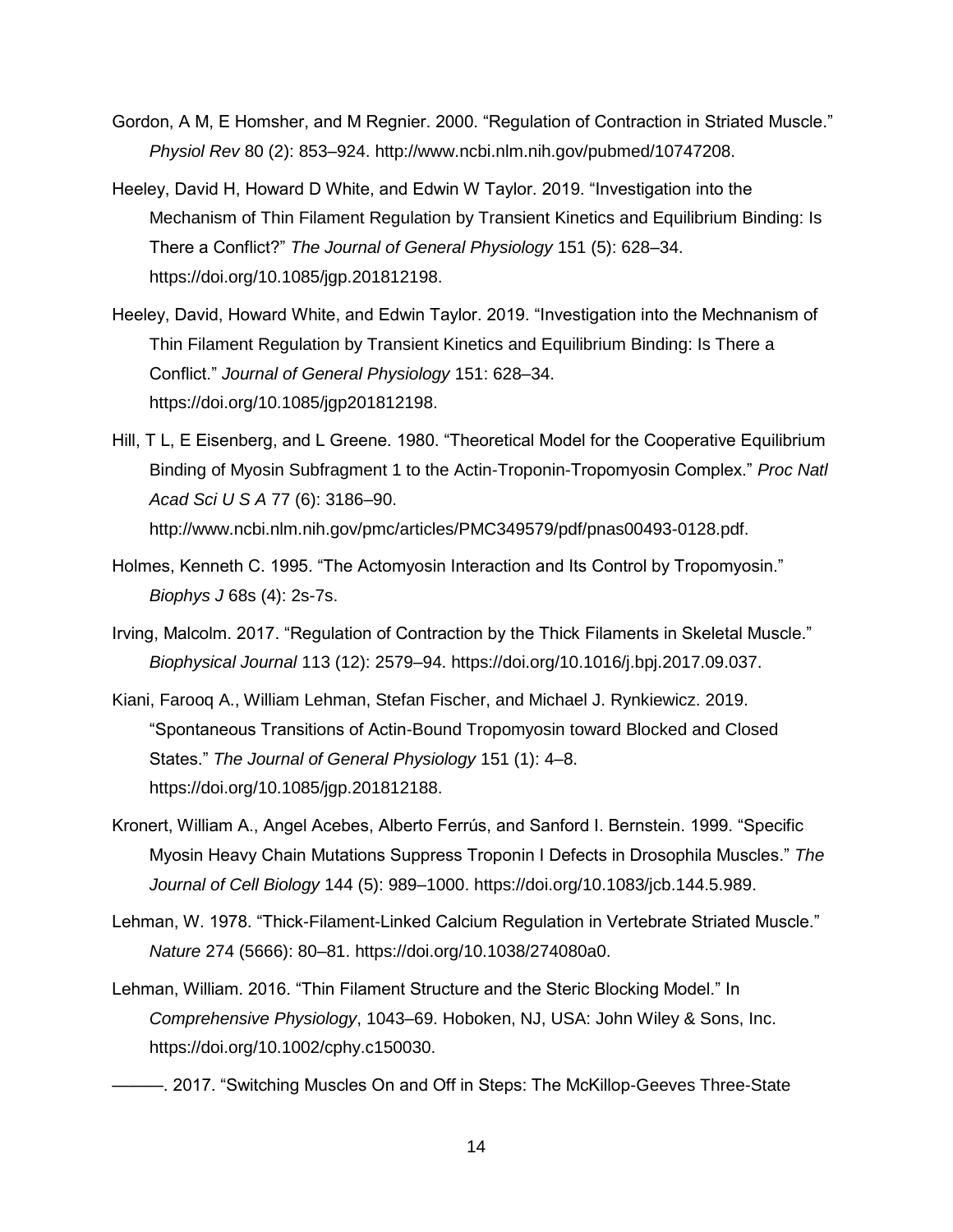Model of Muscle Regulation." *Biophysical Journal* 112 (12): 2459–66. https://doi.org/10.1016/j.bpj.2017.04.053.

- Lehrer, S S, and M A Geeves. 1998. "The Muscle Thin Filament as a Classical Cooperative/Allosteric Regulatory System." *Journal of Molecular Biology* 277 (5): 1081–89. https://doi.org/10.1006/jmbi.1998.1654.
- Lehrer, S S, and E P Morris. 1982. "Dual Effects of Tropomyosin and Troponin-Tropomyosin on Actomyosin Subfragment 1 ATPase." *The Journal of Biological Chemistry* 257 (14): 8073– 80. http://www.ncbi.nlm.nih.gov/pubmed/6123507.
- Lehrer, Sherwin S, and Michael A Geeves. 2014. "The Myosin-Activated Thin Filament Regulatory State, M<sup>−</sup> -Open: A Link to Hypertrophic Cardiomyopathy (HCM)." *Journal of Muscle Research and Cell Motility* 35 (2): 153–60. https://doi.org/10.1007/s10974-014- 9383-z.
- Lorenz, Michael, Katrina J V Poole, David Popp, Gerd Rosenbaum, and Kenneth C Holmes. 1995. "An Atomic Model of the Unregulated Thin Filament Obtained by X-Ray Fiber Diffraction on Oriented Actin-Tropomyosin Gels." *Journal of Molecular Biology* 246 (1): 108–19. http://www.sciencedirect.com/science/article/B6WK7-45S98CR-60/2/02c17dd72f2a075e0aafcc47b9dcaa91.
- Maytum, Robin, Victoria Hatch, Manfred Konrad, William Lehman, and Michael A. Geeves. 2008. "Ultra Short Yeast Tropomyosins Show Novel Myosin Regulation." *Journal of Biological Chemistry* 283 (4): 1902–10. https://doi.org/10.1074/jbc.M708593200.
- McKillop, D. F., and M. A. Geeves. 1993. "Regulation of the Interaction between Actin and Myosin Subfragment 1: Evidence for Three States of the Thin Filament." *Biophysical Journal* 65 (2): 693–701. https://doi.org/10.1016/S0006-3495(93)81110-X.
- Mijailovich, Srboljub M., Xiaochuan Li, R. Hugh Griffiths, and Michael A. Geeves. 2012. "The Hill Model for Binding Myosin S1 to Regulated Actin Is Not Equivalent to the McKillop–Geeves Model." *Journal of Molecular Biology* 417 (1–2): 112–28. https://doi.org/10.1016/j.jmb.2012.01.011.
- Mijailovich, Srboljub M., Momcilo Prodanovic, Lazar Vasovic, Boban Stojanovic, Mladen Maric, Danica Prodanovic, Joseph D. Powers, Jennifer Davis, Michael A. Geeves, and Michael Regnier. 2019. "Modulation of Calcium Sensitivity and Twitch Contractions in Cardiac Muscle with Troponin-C Mutations: Simulations and Experiments." *Biophysical Journal* 116 (3): 116a. https://doi.org/10.1016/j.bpj.2018.11.654.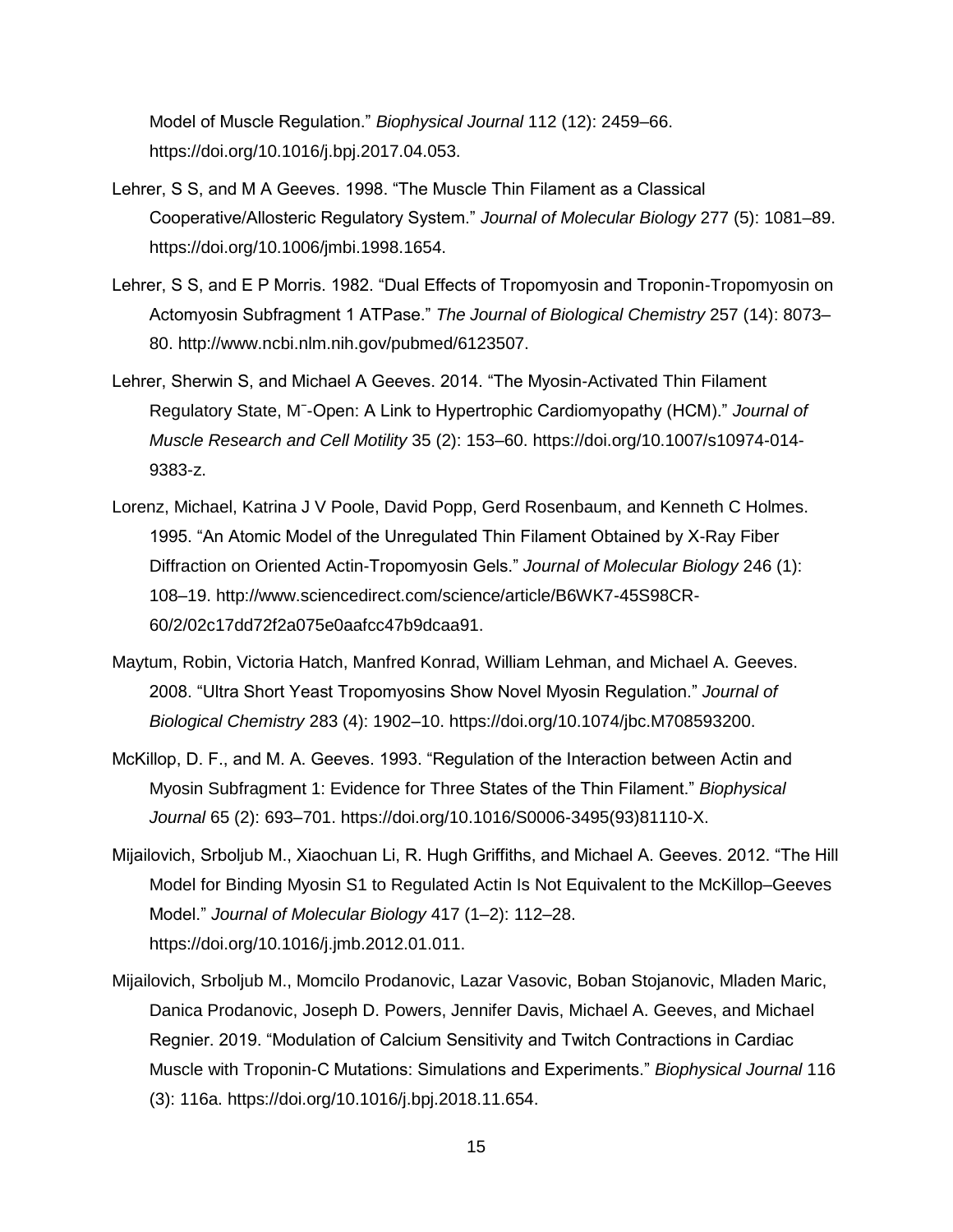- Mijailovich, Srboljub M, Oliver Kayser-Herold, Xiaochuan Li, Hugh Griffiths, and Michael A Geeves. 2012. "Cooperative Regulation of Myosin-S1 Binding to Actin Filaments by a Continuous Flexible Tm-Tn Chain." *European Biophysics Journal* 41 (12): 1015–32. https://doi.org/10.1007/s00249-012-0859-8.
- Mijailovich, Srboljub M, Boban Stojanovic, Djordje Nedic, Marina Svicevic, Michael A Geeves, Thomas C Irving, and Henk L Granzier. 2019. "Nebulin and Titin Modulate Cross-Bridge Cycling and Length-Dependent Calcium Sensitivity." *The Journal of General Physiology* 151 (5): 680–704. https://doi.org/10.1085/jgp.201812165.
- Mun, Ji Young, Michael J. Previs, Hope Y. Yu, James Gulick, Larry S. Tobacman, Samantha Beck Previs, Jeffrey Robbins, David M. Warshaw, and Roger Craig. 2014. "Myosin-Binding Protein C Displaces Tropomyosin to Activate Cardiac Thin Filaments and Governs Their Speed by an Independent Mechanism." *Proceedings of the National Academy of Sciences* 111 (6): 2170–75. https://doi.org/10.1073/pnas.1316001111.
- Orzechowski, Marek, Stefan Fischer, Jeffrey R. Moore, William Lehman, and Gerrie P. Farman. 2014. "Energy Landscapes Reveal the Myopathic Effects of Tropomyosin Mutations." *Archives of Biochemistry and Biophysics* 564 (December): 89–99. https://doi.org/10.1016/j.abb.2014.09.007.
- Pirani, Alnoor, Chen Xu, Victoria Hatch, Roger Craig, Larry S. Tobacman, and William Lehman. 2005. "Single Particle Analysis of Relaxed and Activated Muscle Thin Filaments." *Journal of Molecular Biology* 346 (3): 761–72. https://doi.org/10.1016/j.jmb.2004.12.013.
- Poggesi, Corrado, Chiara Tesi, and Robert Stehle. 2005. "Sarcomeric Determinants of Striated Muscle Relaxation Kinetics." *Pfl*�*gers Archiv - European Journal of Physiology* 449 (6): 505–17. https://doi.org/10.1007/s00424-004-1363-5.
- Poole, K J, M Lorenz, G Evans, G Rosenbaum, A Pirani, R Craig, L S Tobacman, W Lehman, and K C Holmes. 2006. "A Comparison of Muscle Thin Filament Models Obtained from Electron Microscopy Reconstructions and Low-Angle X-Ray Fibre Diagrams from Non-Overlap Muscle." *J Struct Biol* 155 (2): 273–84. https://doi.org/10.1016/j.jsb.2006.02.020.
- Risi, Cristina, Jamie Eisner, Betty Belknap, David H. Heeley, Howard D. White, Gunnar F. Schröder, and Vitold E. Galkin. 2017. "Ca 2+ -Induced Movement of Tropomyosin on Native Cardiac Thin Filaments Revealed by Cryoelectron Microscopy." *Proceedings of the National Academy of Sciences*, June, 201700868. https://doi.org/10.1073/pnas.1700868114.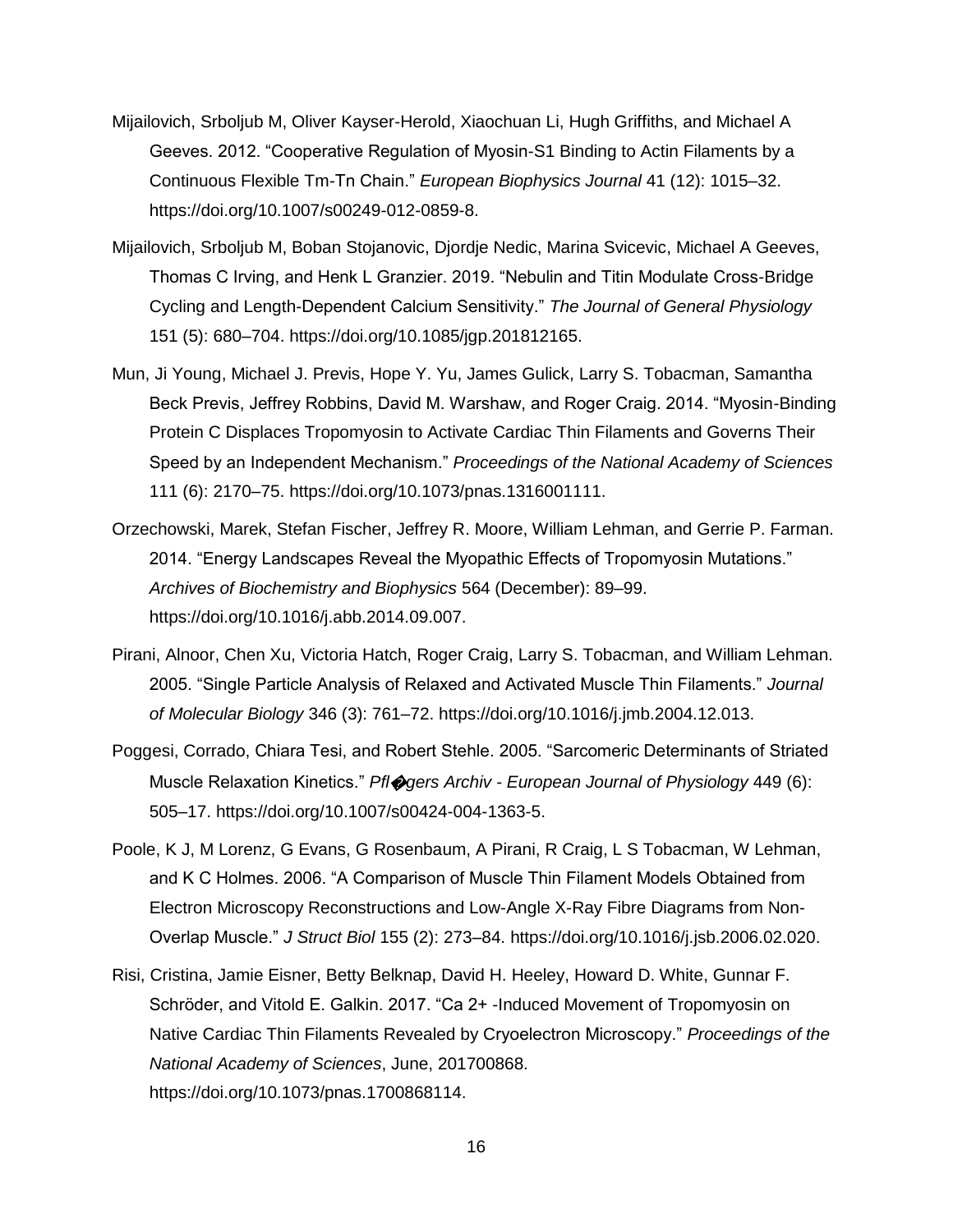- Smith, D A, and M A Geeves. 2003. "Cooperative Regulation of Myosin-Actin Interactions by a Continuous Flexible Chain II: Actin-Tropomyosin-Troponin and Regulation by Calcium." *Biophysical Journal* 84 (5): 3168–80. https://doi.org/10.1016/S0006-3495(03)70041-1.
- Vibert, P, R Craig, and W Lehman. 1997. "Steric-Model for Activation of Muscle Thin Filaments." *J Mol Biol* 266: 8–14. https://doi.org/10.1006/jmbi.1996.0800.
- Weber, A, and J M Murray. 1973. "Molecular Control Mechanisms in Muscle Contraction." *Physiological Reviews* 53 (3): 612–73. https://doi.org/10.1152/physrev.1973.53.3.612.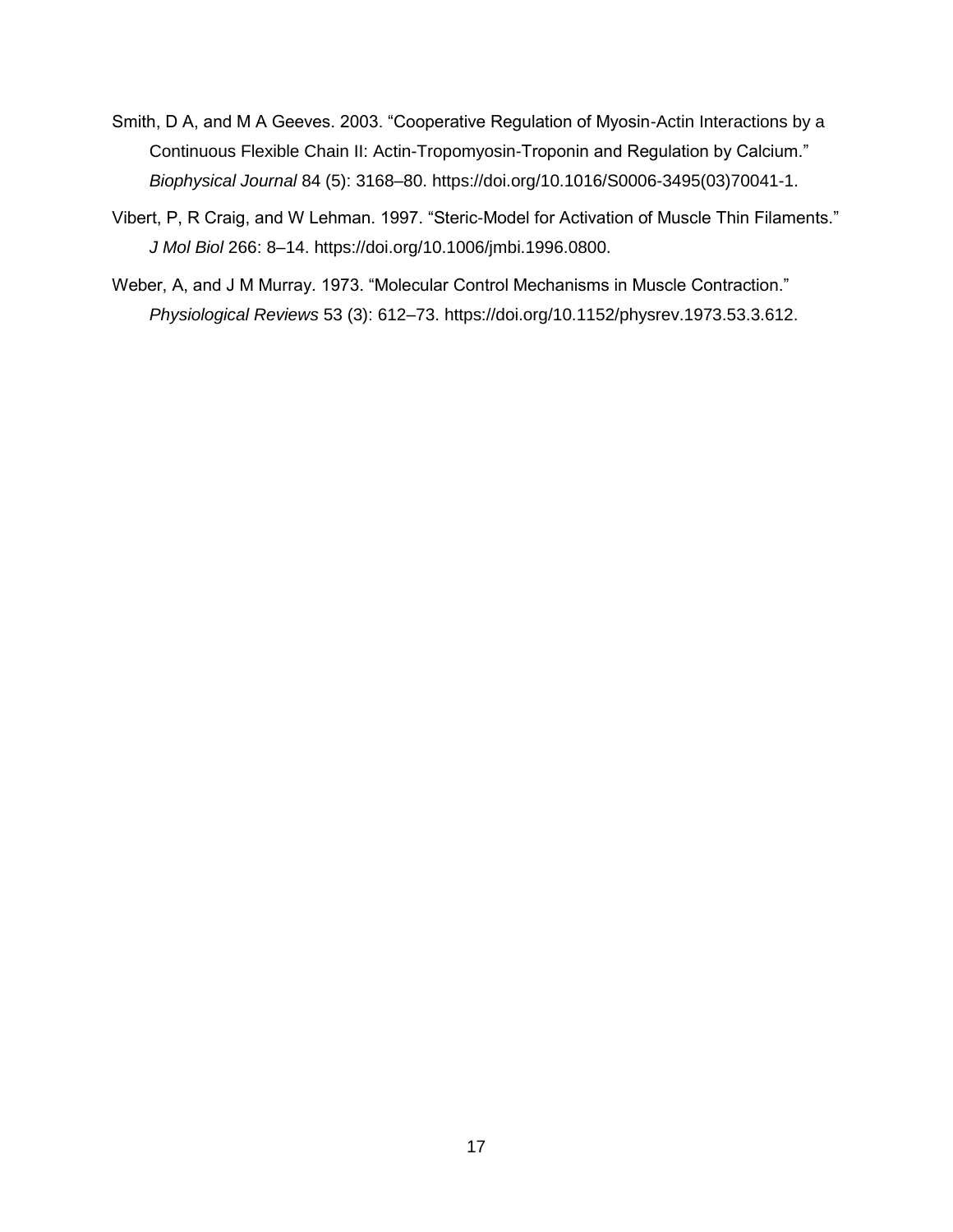#### Table 1. Properties and occupancy of the three states in the McKillop & Geeves model as

#### assayed by different methods.

Tpm position as defined in EM and X-ray fiber diffraction data. Inner and outer refer to the position of Tpm on the inner subdomains (3 and 4) or outer subdomains (1 and 2) of actin. Myosin binding refers to measurements of myosin binding to actin following rapid mixing of myosin S1 with thin filaments (Kinetic) or in titration studies where myosin S1 is titrated slowly into a solution of thin filaments (Equilibrium). In both cases the binding can be followed using the fluorescence of a pyrene label attached to actin. Actin-Tpm occupancy is the interpretation of the occupancy of the three actin.Tpm.Tn states from the myosin binding studies.

| <b>TF</b> states       |                  | <b>Blocked</b> | <b>Closed</b> | Open    |
|------------------------|------------------|----------------|---------------|---------|
|                        |                  |                |               |         |
| <b>Tpm position</b>    |                  | Outer          | Inner/Outer   | Inner   |
| on actin               |                  | domain         | domain        | domain  |
| <b>ATPase/activity</b> |                  | <b>Off/low</b> | Off/low       | On/high |
| <b>Myosin</b>          | <b>Transient</b> | Off            | On            | On      |
| <b>Binding</b>         | Kinetic          |                |               |         |
|                        | Equilibrium      | Off            | Off           | On      |
|                        | $-Tn$            | 0              | 0.8           | 0.2     |
| ActinTpm               | +Tn-Ca           | 0.7            | 0.25          | 0.05    |
| <b>Occupancy</b>       | $+Tn + Ca$       | 0              | 0.8           | 0.3     |
|                        | +Myosin (1:1     |                |               |         |
|                        | ratio of myosin: | 0              | 0             | 1.0     |
|                        | actin)           |                |               |         |
|                        | (+/-Tn, +/-Ca)   |                |               |         |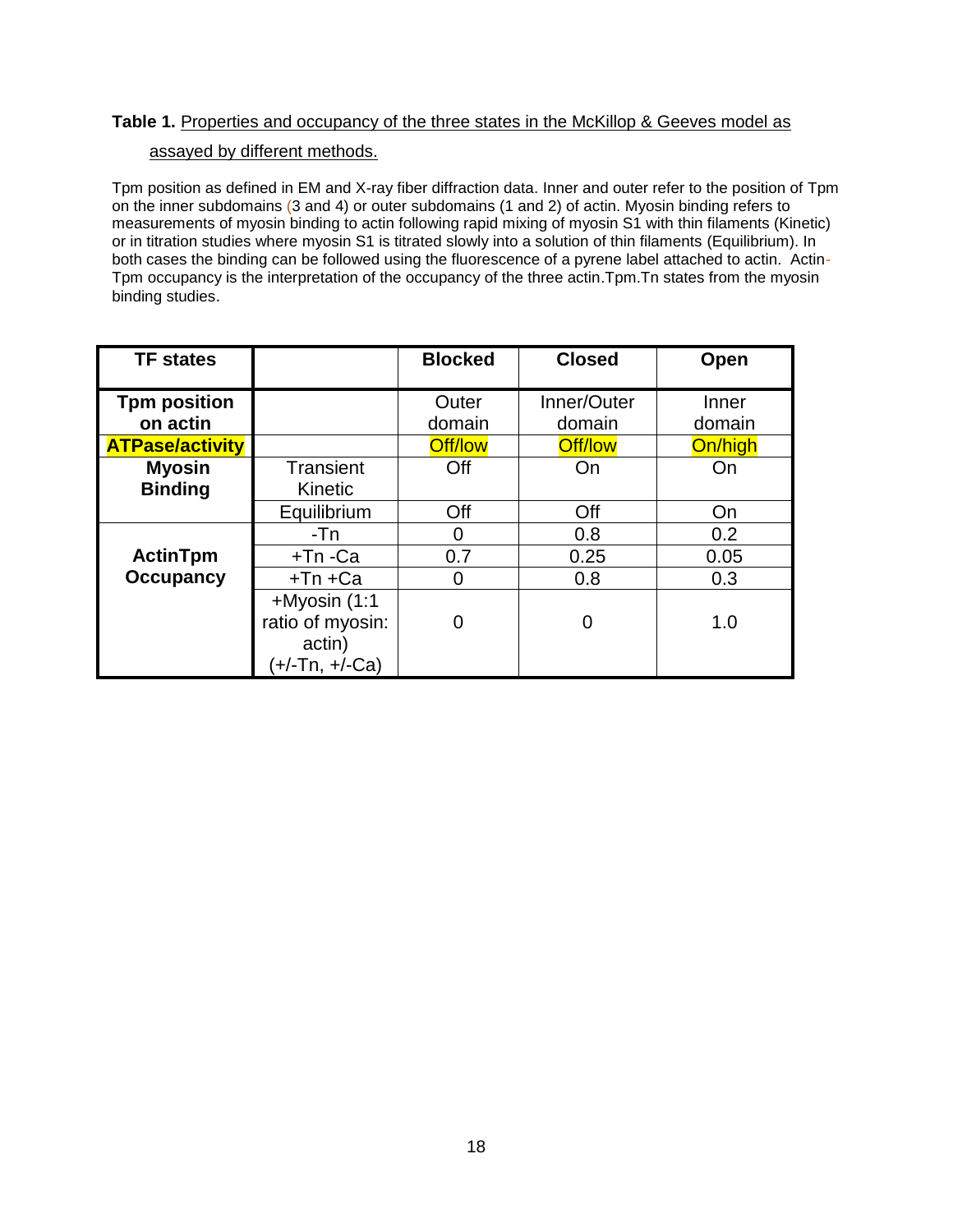#### Table 2. Properties and occupancy of the two activity states in the Heeley et al 2-state model.

The occupancy is based on the  $\mathsf{K}_\mathsf{eq}$  values given in Scheme 2 of Heeley et al (2019). The values in brackets are the occupancies predicted by the earlier 2-state model of Hill et al.

| <b>States</b> |                   | Inactive   | Active     |
|---------------|-------------------|------------|------------|
| <b>ATPase</b> |                   | Low        | High       |
|               | $+Tn - Ca$        | 0.95(0.95) | 0.05(0.05) |
| Occupancy     | $+Tn + Ca$        | 0.25(0.8)  | 0.75(0.2)  |
|               | +myosin           | 0.33(0)    | 0.67(1.0)  |
|               | (ratio of myosin: |            |            |
|               | actin, 1:7)       |            |            |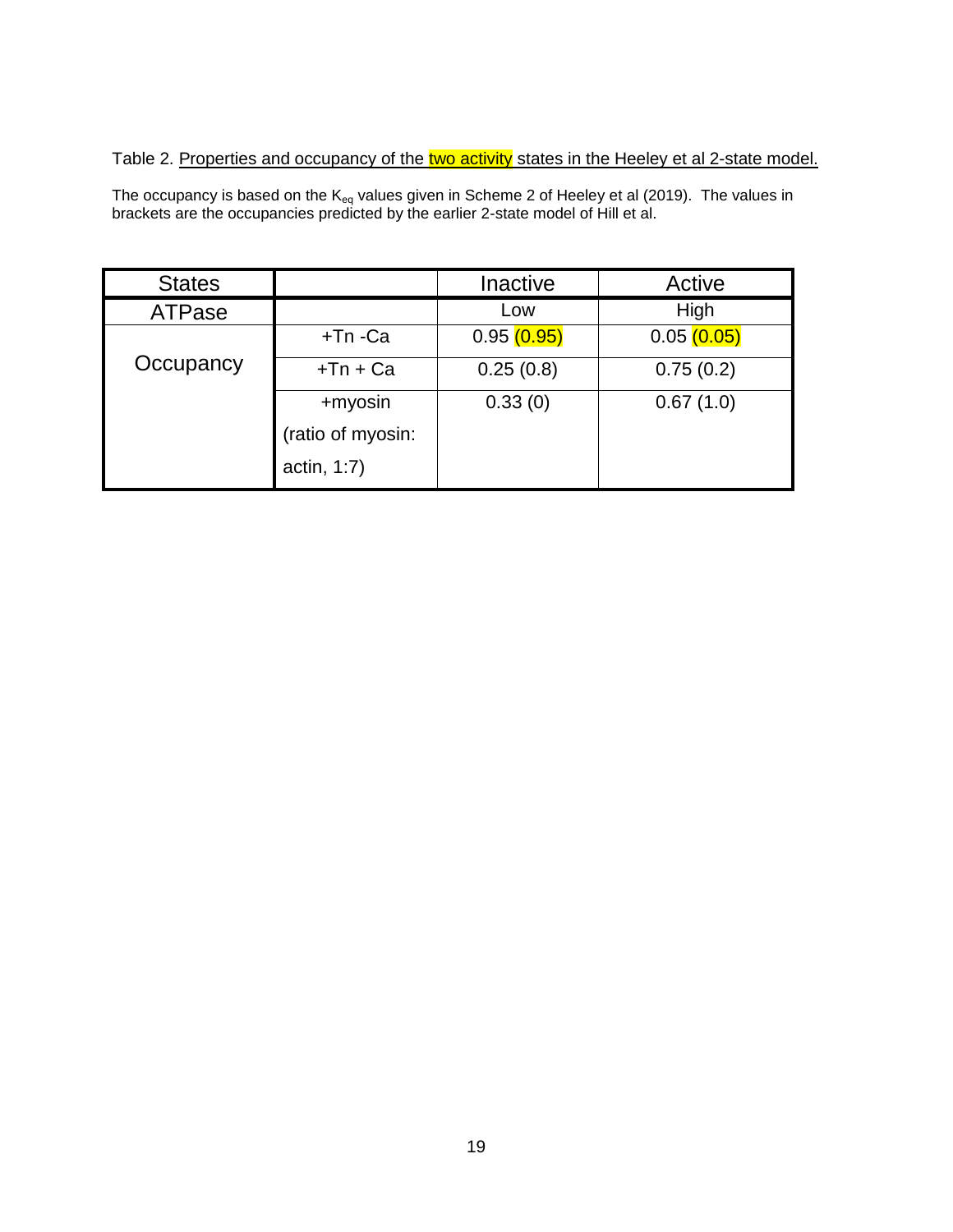



Figure 1 Diagrammatic version of the 3-state model as originally envisaged by McKillop & Geeves (1993). Tpm on a single strand of seven actin monomers can sit in one of three positions on the actin surface Blocked, Closed or Open. In the Blocked position the major binding sites of myosin on actin are blocked by Tpm and no significant binding of myosin is possible (weak electrostatic interaction may be possible). In the Closed position myosin can bind to some of its binding site to form the relatively weakly Attached or A-state but rotation into the Rigor-like-state is prevented by Tpm. More recent structural interpretations of the transition from A- to R-state would suggest that the A-state is formed by the lower 50 kDa domain of myosin binding to actin. The R-state requires closure of the cleft between the upper and lower 50 kDa domains (linked to switch 1 opening) allowing the upper 50 kDa to access its binding site on actin. In the C-state of the thin filament the position of Tpm would sit between the upper and lower 50 kDa domains forming a *molecular gag* preventing cleft closure. See Table 1 for the occupancy of the different states under different conditions